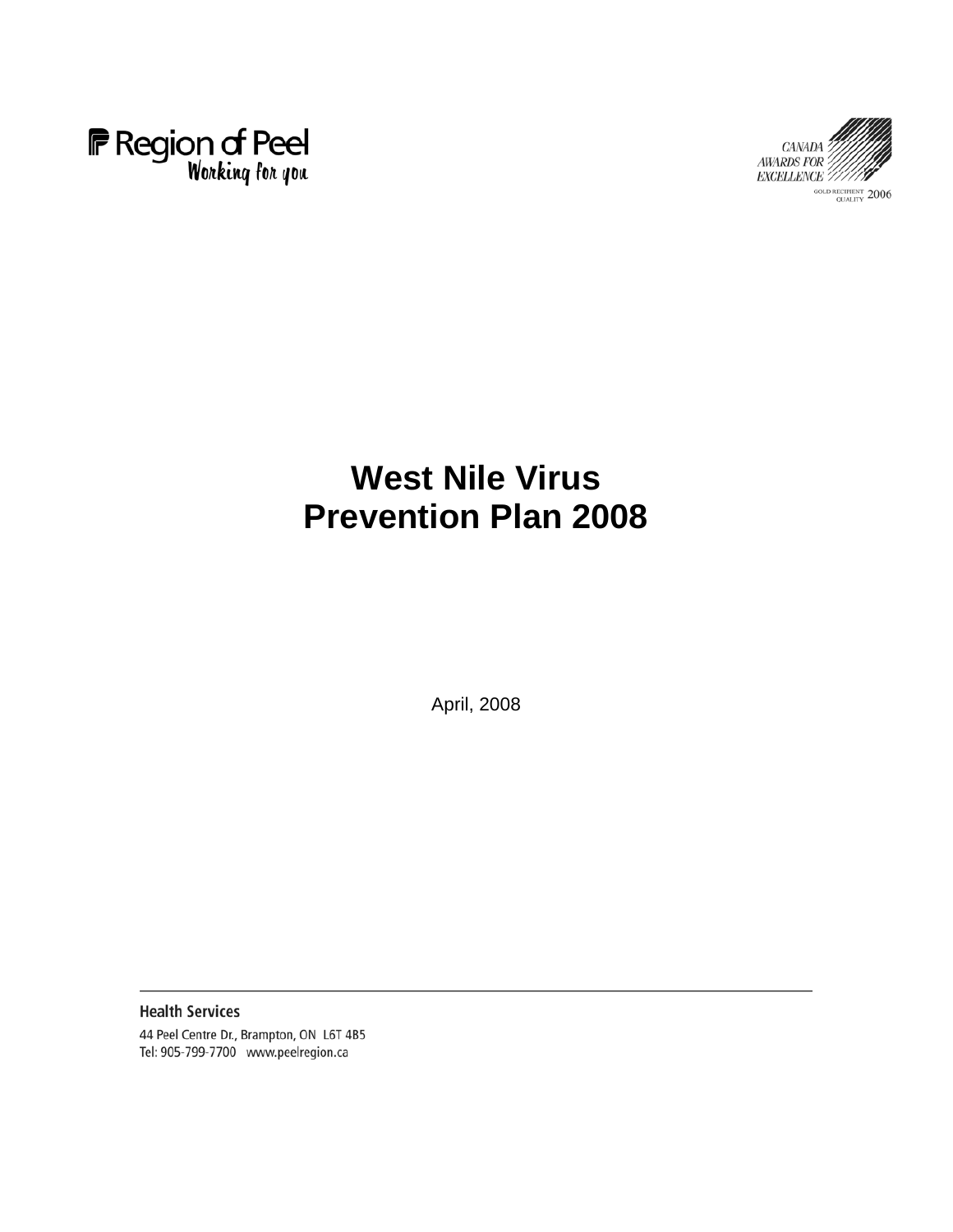# **Table of Contents**

|                           | $\overline{1}$ |  |  |  |  |
|---------------------------|----------------|--|--|--|--|
|                           |                |  |  |  |  |
|                           |                |  |  |  |  |
| Surveillance              |                |  |  |  |  |
|                           | 11             |  |  |  |  |
|                           | 13             |  |  |  |  |
|                           | 15             |  |  |  |  |
|                           | 17             |  |  |  |  |
| <b>Mosquito Reduction</b> |                |  |  |  |  |
|                           |                |  |  |  |  |
|                           | 25             |  |  |  |  |
|                           | 28             |  |  |  |  |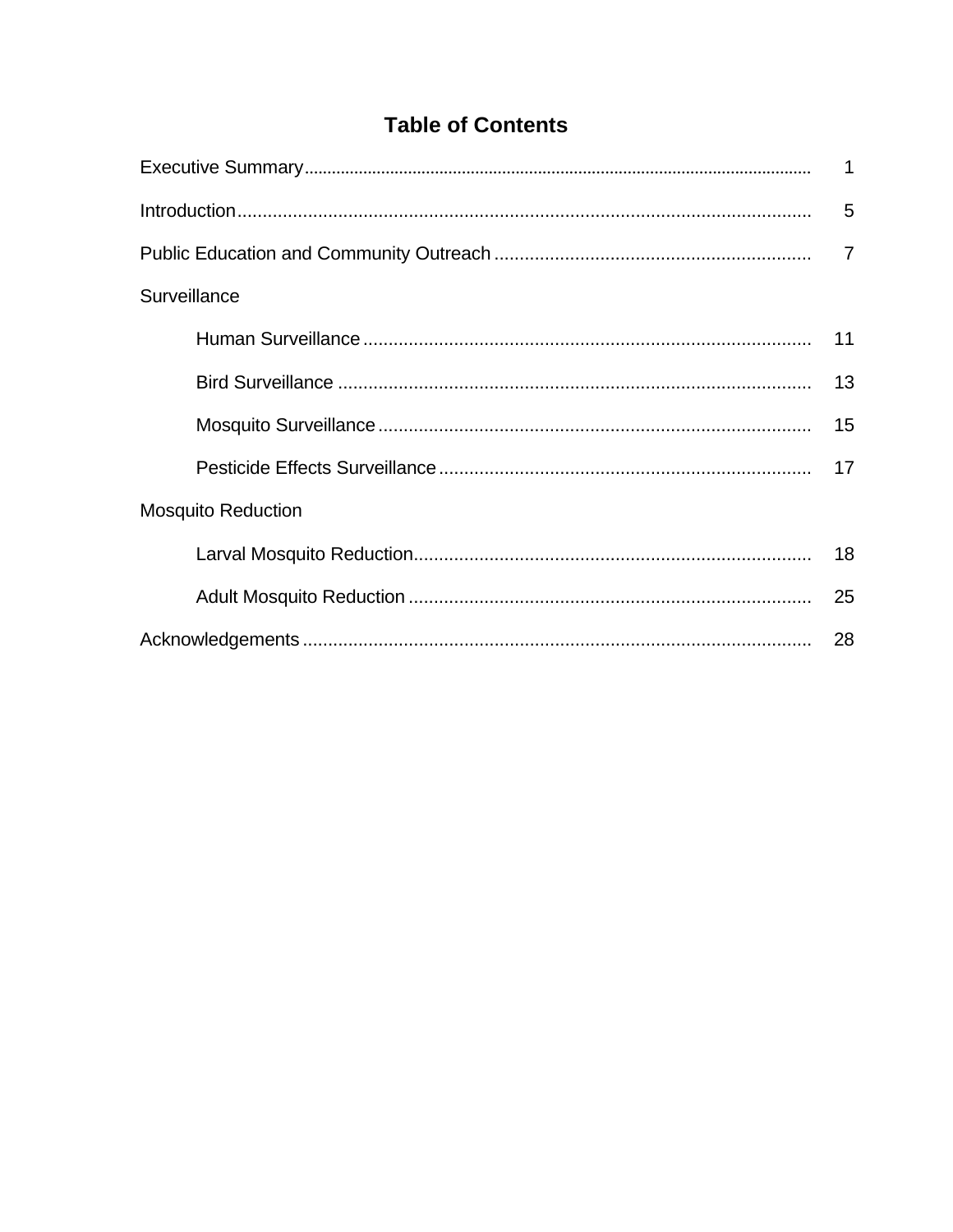## **Executive Summary**

Peel Public Health's 2008 West Nile Virus Prevention Plan identifies the activities Peel Public Health intends to carry out in order to comply with Ontario Regulation 199/03 "Control of the West Nile Virus." Under Regulation 199/03, the local Medical Officer of Health (MOH) is required to conduct a risk assessment of the conditions pertaining to the West Nile Virus (WNV) in the health unit. The risk assessment identifies the probability of human infection based on WNV surveillance activities as well as other pertinent information elements. Completion of the risk assessment in accordance with the regulation offers guidance to the MOH regarding appropriate WNV reduction activities, and if needed, provides a review of appropriate mosquito reduction activities (i.e. larviciding or adulticiding) and their effectiveness.

Information from past seasons has been used to prepare this plan for WNV prevention in Peel in 2008. To ensure a coordinated approach in preventing mosquito-borne disease outbreaks in the Region of Peel, Peel Public Health is working closely with local area municipalities and conservation authorities, the Ontario Ministry of Health and Long-Term Care (MOHLTC), the Ontario Ministry of the Environment (MOE), Health Canada (HC) and neighbouring public health units.

Peel Public Health's approach to WNV control will emphasize disease prevention in humans and protection of the environment. The goal of the West Nile Virus Prevention Plan for 2008 is to minimize the impact of WNV on human health through region-wide surveillance and Integrated Mosquito Management (IMM). This means an emphasis on public education, source reduction and larviciding. If the level of WNV in Peel increases, then education, surveillance, and reduction activities will be intensified. Adult mosquito reduction will only be considered should surveillance findings indicate a significant risk to human health despite the implementation of other measures.

In 2008, Peel Public Health will continue surveillance and education activities (education for the public and medical providers). Peel Public Health will also continue the region-wide effort to reduce mosquito breeding through source reduction and larviciding in the urban, suburban and settlement areas of Peel. Source reduction and larviciding will focus on *Culex pipiens* and *Culex restuans* mosquitoes, the main vectors of WNV in Peel. These two mosquito species breed in water that has been stagnant for more than a week in sites such as catch basins, road side ditches, culverts and artificial containers (abandoned swimming pools, tires, buckets, etc.). These mosquito habitats will be priority targets for elimination through improved maintenance and for larviciding where stagnant water cannot be removed. Other mosquito habitats such as marshes and natural ponds will only be treated if they are found to be important to local WNV transmission. Surveillance of birds and mosquitoes provides an early warning of the risk to human health. This information will be used to enhance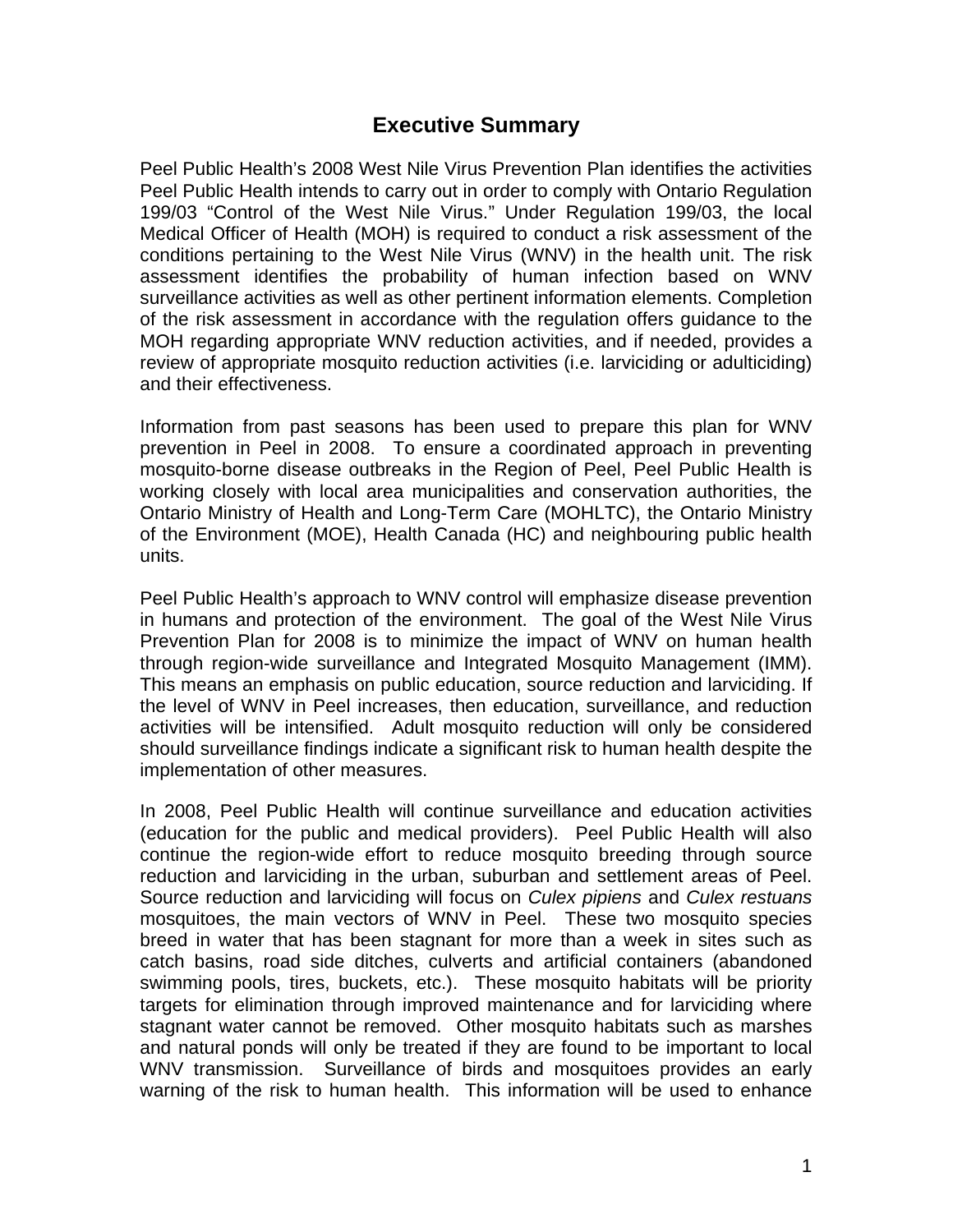mosquito reduction and education efforts in high risk areas to interrupt the amplification of WNV before it has a significant impact on human health.

The West Nile Virus Prevention Plan 2008 is consistent with the recommendation from the Centers for Disease Control and Prevention in the United States which states:

*To decrease the risk for human WNV infection, the coordinated and phased public health response to detection of WNV activity in an area should include intensified mosquito-control activities that reduce the avian-mosquito amplification cycle. Prevention activities should continue to include: 1) public education programs urging residential source reduction and personal protective measures to reduce mosquito exposure; 2) development of long-term, community-level, integrated mosquito surveillance and control programs; and 3) highpriority emphasis on the control of Culex mosquitoes, especially in urban and suburban areas. (MMWR December 20, 2002. / vol. 51/ No.50).* 

The West Nile Virus Prevention Plan 2008 includes the following components:

#### **Public Education and Community Outreach**

Peel Public Health will continue to maintain public awareness of mosquito-borne disease, risk, surveillance and prevention through the media, the WNV website (www.peel-bugbite.ca), and advertising in local publications. Educational materials will be sent to special groups: long-term care facilities, child care centres, garden centres, parks and recreation departments, physicians, golf courses and horticultural societies. Educational materials will also be sent to various seniors' groups in all three municipalities (e.g., Mississauga Seniors' Centre, Brampton Senior Citizen Council). Weekly status updates will be widely distributed and posted on the website. Peel Public Health will ensure that all public notification requirements for larviciding and adulticiding (if needed) are met. Accurate and timely information on these mosquito reduction activities will be provided to the public, including application schedules, location of the interventions, type of pesticides being used and how to reduce exposure.

#### **Human Surveillance**

A system for detecting mosquito-borne diseases among humans will include active monitoring for suspected cases of viral encephalitis and aseptic meningitis in local hospitals from July to September. Health care providers play a critical role in the detection, prevention and clinical management of mosquito-borne diseases. A late spring edition of Peel Public Health's medical information letter, Health Professionals Update*,* focusing on WNV will be distributed to health care providers in the Region of Peel with subsequent updates as needed.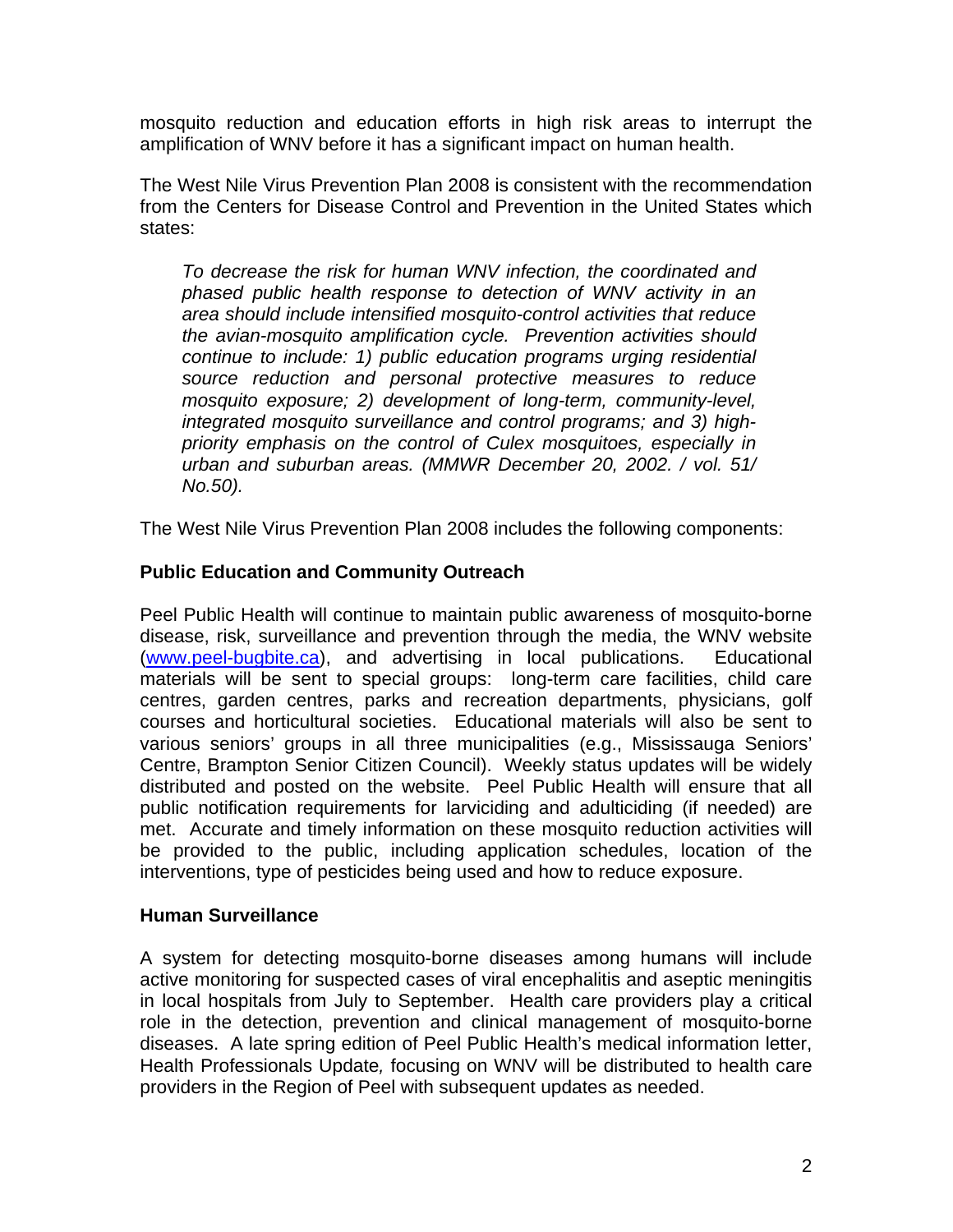#### **Host (Dead Bird) Surveillance**

Peel Public Health will monitor infection and illness in birds, focusing on crow and blue jay deaths. Reports of dead birds will be received from the public six days a week (Monday to Saturday) from early May to the end of September. Viral testing of a limited number of crows and blue jays will be performed by the Canadian Cooperative Wildlife Health Centre (CCWHC) in Guelph in 2008.

#### **Mosquito Surveillance**

Peel Public Health will monitor mosquitoes across the Region by collecting larvae and adult mosquitoes to determine the distribution, density and species. Adult mosquito traps will be located in each Regional ward in Mississauga, Brampton and Caledon. Adult mosquitoes will be collected weekly from mid-June to the end of September. The adult mosquitoes will be shipped to the mosquito laboratory service provider for counting, identification and viral testing. Seasonal field staff will survey a wide range of aquatic habitats for the presence of mosquitoes in the larval stage from early-May to late September. Larval surveillance is useful in determining the locations and time of year that mosquitoes use specific aquatic habitats, larval specimens will be identified and counted in our in-house laboratory, this information will be used to determine species composition and population densities. Mosquito surveillance data will be used in decision-making about public education and mosquito reduction activities.

#### **Pesticide Effects Surveillance**

Peel Public Health does not anticipate adverse human health effects from the mosquito reduction measures in this plan. However, health care professionals will be informed about potential health effects of pesticide exposure and the need to report pesticide-related illness to Peel Public Health. Surveillance for any adverse effects of pesticide exposure due to either larviciding or adulticiding will be conducted. In addition, Peel Public Health will work with other agencies to monitor possible ecosystem effects from pesticide use.

#### **Larval Mosquito Reduction**

Peel Public Health will reduce mosquito breeding sites by identifying and referring priority stagnant water sites to the local municipalities for remediation and by the application of larvicide to sites on municipal property that cannot be emptied or drained. There will be an emphasis on *Culex* species (the main vectors of WNV in Peel) and their breeding sites located in urban and suburban settings. Through a public information campaign, Peel Public Health will urge residents to reduce breeding sites around their homes.

Peel Public Health and other Regional and area municipal departments will respond collaboratively to public concerns about significant areas of artificial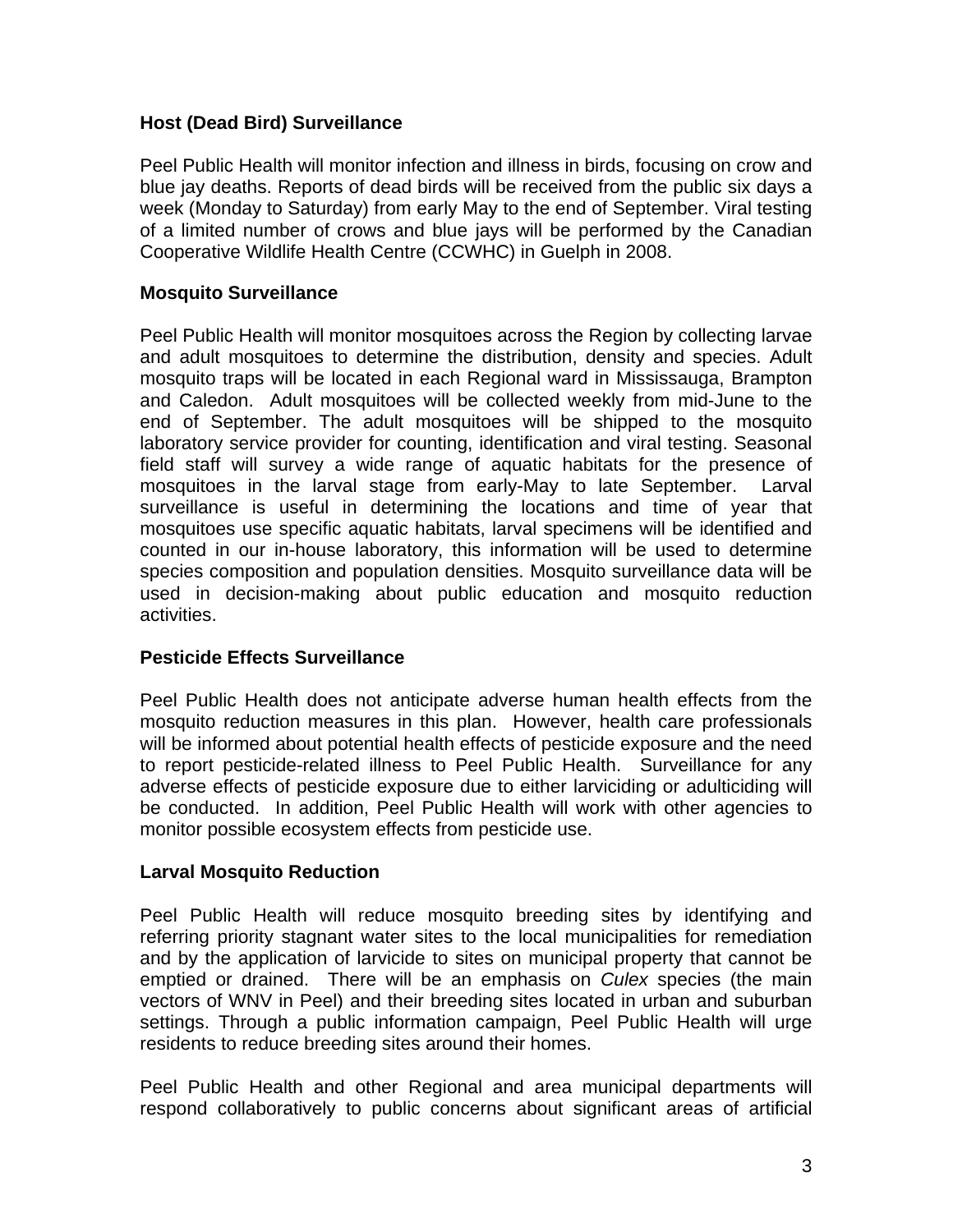stagnant water lasting longer than a week between May 15 to August 31.These sites will be individually assessed by Peel Public Health for their significance as breeding sites and dealt with through land owner education, or enforcement of property standards by-laws or public health legislation as appropriate to the circumstances. Small accumulations of stagnant water, such as in a birdbath or children's toys left outside, will be dealt with by education alone.

These activities will be augmented with the application of larvicide to priority breeding sites where water cannot be eliminated, including roadside catch basins in the Cities of Brampton and Mississauga, and in towns, villages and rural subdivisions of the Town of Caledon. As in previous years, the Medical officer of Health will issue an order to each local municipality ordering them to assist in and facilitate the application of larvicides to municipal roadside catch basins. Larval surveillance data collected this year will be used to develop plans for mosquito reduction efforts in 2009.

#### **Adult Mosquito Reduction**

Peel Public Health has developed a contingency plan for the reduction of adult mosquitoes by the application of the pesticide malathion through ground spraying. In the event that a significant risk to human health occurs despite the successful implementation of the other components of this plan, adult mosquito reduction may be conducted. Habitat, weather, time of year, surveillance information and the proximity to human populations will be considered in determining the need for adult mosquito reduction measures. The accuracy, quality and efficacy of the adulticide application will be closely monitored to ensure compliance with Provincial guidelines. The application of the malathion will be undertaken by a service provider contracted by the MOHLTC. If application of adulticides becomes necessary, Peel Public Health will provide advance notice to Regional Council, the public and to health care providers.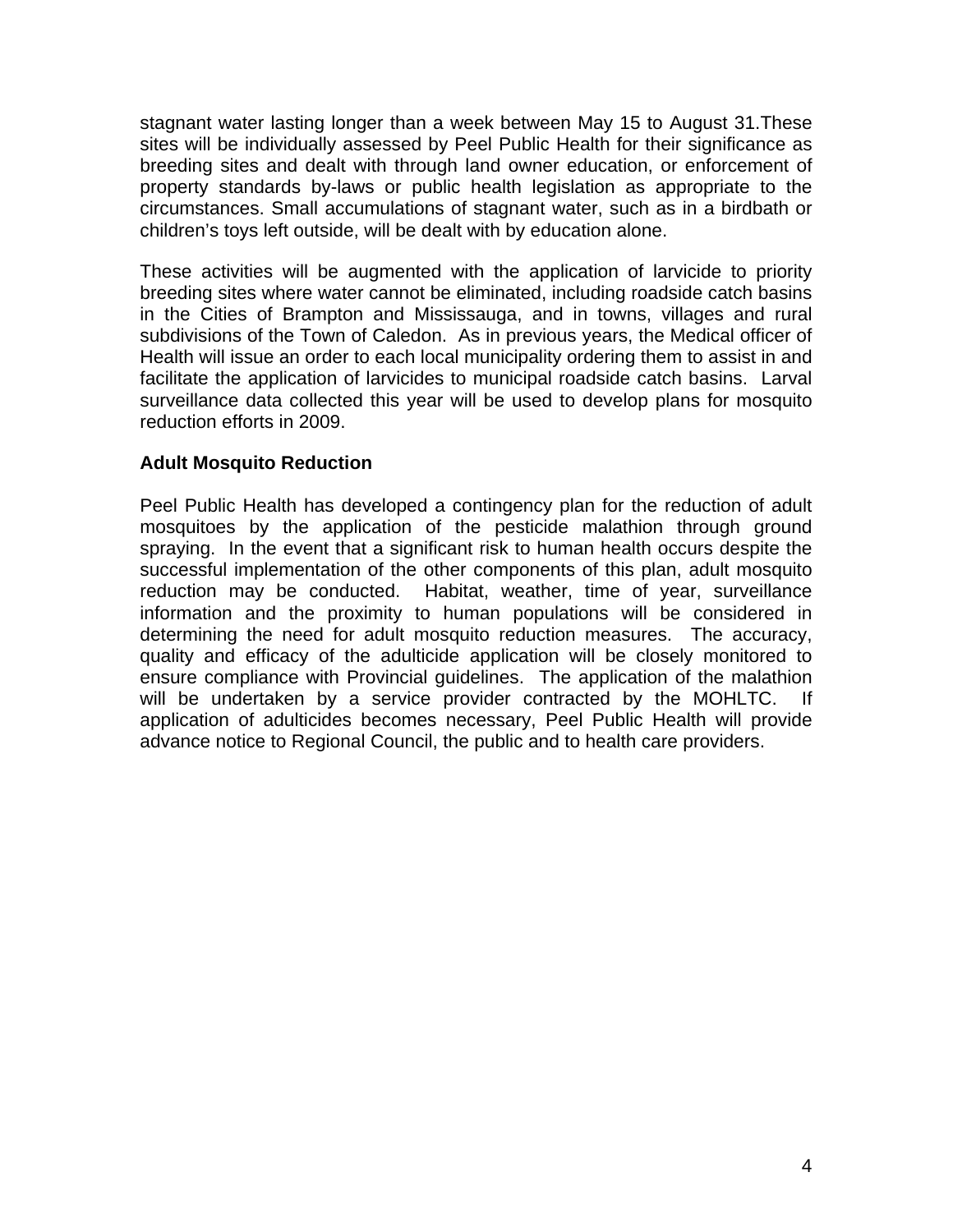## **Introduction**

West Nile Virus (WNV) was named after the West Nile region of Uganda, where it first appeared in 1937. Since then, the disease has spread throughout much of the world including Africa, Europe, the Middle East, Central Asia and most recently, North America.

WNV was first detected in North America in 1999 when an outbreak was experienced in New York City. The virus has since become established across most of the continent. The method of importation of the WNV into North America is unknown, but likely arrived via an infected bird or mosquito.

WNV was first detected in Peel in birds and mosquitoes in 2001. Locally acquired human illness occurred for the first time in 2002 when 112 residents had laboratory evidence of WNV infection (55 suspect cases, 20 probable cases and 37 confirmed cases, including two deaths). The only two deaths due to WNV infection in the Region of Peel occurred in 2002. Human cases have been reported every year since 2002 with the exception of 2004 when no cases were reported in Peel.

Since 2003, the Region of Peel has had a WNV Prevention Plan. The goal of the plan is to minimize the impact of WNV with a regional surveillance program involving humans, birds and mosquitoes (adults and larvae). The surveillance program guides the Integrated Mosquito Management activities, which include mosquito larvae reduction, stagnant water site remediation, and risk communication activities. Surveillance activities continue to indicate that WNV is endemic in Peel and that WNV levels can fluctuate widely from year to year.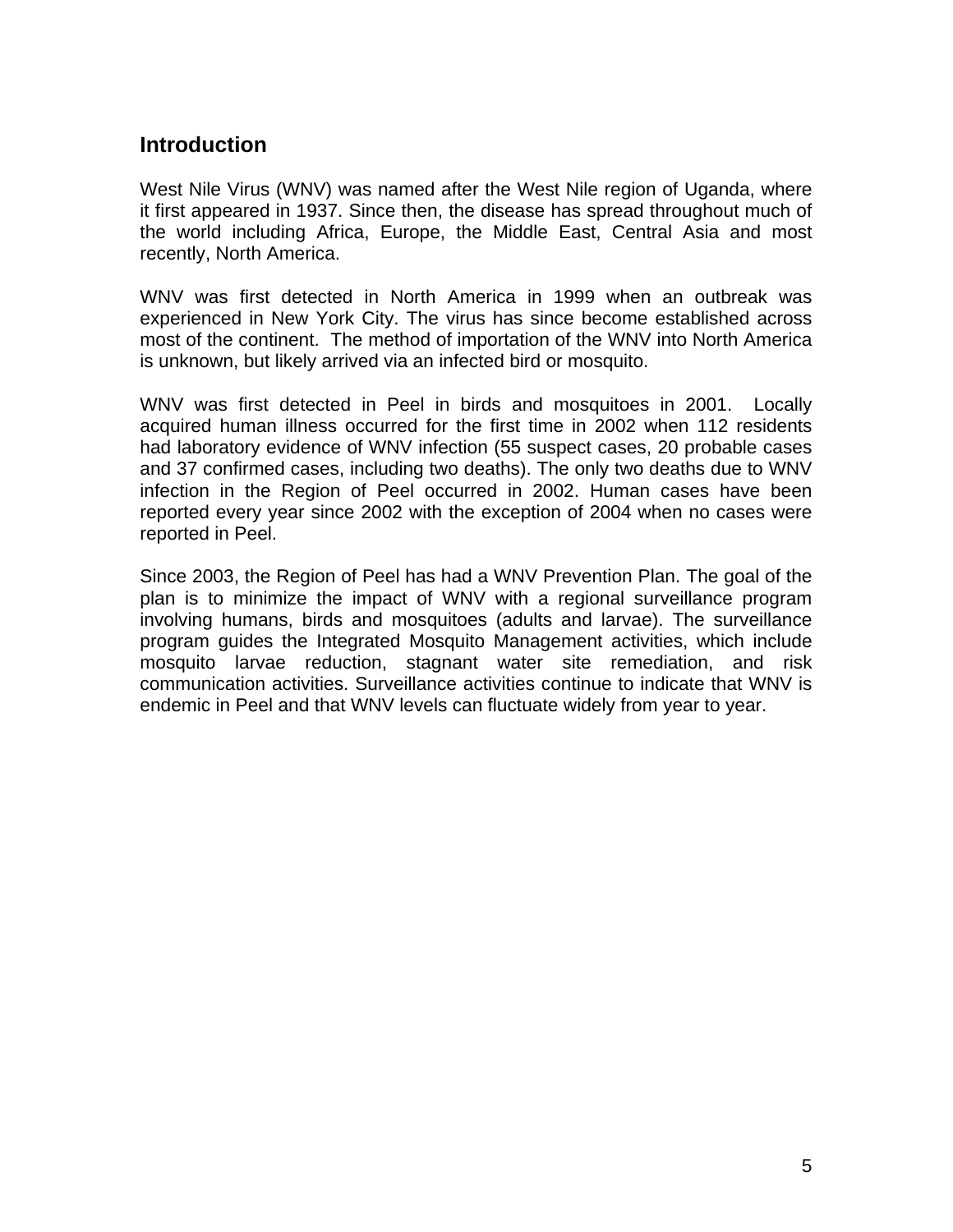#### **West Nile Surveillance Summary for the Region of Peel, 2001-2007**

| <b>Human Cases</b> |              |                     |                  |                  |                            |
|--------------------|--------------|---------------------|------------------|------------------|----------------------------|
| Year               | <b>Total</b> | <b>Mississauga</b>  | <b>Brampton</b>  | <b>Caledon</b>   | <b>Climatic Conditions</b> |
| 2001               |              |                     |                  |                  | hot & dry                  |
| 2002               | 112          | $C-34$ ; P-18; S-46 | $C-3$ ; P-2; S-8 | $C-0$ ; P-0; S-1 | hot & dry                  |
| 2003               | 10           | $C - 10$            |                  |                  | cool                       |
| 2004               |              |                     |                  |                  | cool/wet (Jun-Aug)         |
| 2005               |              | $C-2$               | $C - 1$          |                  | hot/humid                  |
| 2006               |              |                     | $C-2$            |                  | temperature above average  |
| 2007               |              | $C-1$               |                  |                  | 7th warmest on record; dry |

C - Confirmed; P - Probable; S – Suspected

#### **Positive Birds**

| Year | <b>Total</b> | <b>Mississauga</b> | <b>Brampton</b> | <b>Caledon</b> | <b>Climatic Conditions</b> |
|------|--------------|--------------------|-----------------|----------------|----------------------------|
| 2001 |              | 14                 |                 |                | hot & dry                  |
| 2002 | 20           |                    |                 |                | hot & dry                  |
| 2003 | 12           |                    |                 |                | cool                       |
| 2004 | $*17$        |                    |                 |                | cool/wet (Jun-Aug)         |
| 2005 | 33           | 18                 | 10              |                | hot/humid                  |
| 2006 |              |                    |                 |                | temperature above average  |
| 2007 |              |                    |                 |                | 7th warmest on record; dry |

**\*** Included in the total of 17 +ve birds is one hawk, since hawks are not considered a target bird CCWHC will show Peel had 16 +ve birds

#### **Positive Mosquito Batches**

| Year | <b>Total</b> | <b>Mississauga</b> | <b>Brampton</b> | <b>Caledon</b> | <b>Comments</b>            |
|------|--------------|--------------------|-----------------|----------------|----------------------------|
| 2001 |              |                    |                 |                | hot & dry                  |
| 2002 | 128          | 106                | 22              |                | hot & dry                  |
| 2003 | 24           | 16                 |                 |                | cool                       |
| 2004 |              |                    |                 |                | cool/wet(Jun-Aug)          |
| 2005 | 24           | 16                 |                 |                | hot/humid                  |
| 2006 | 14           | 10                 |                 |                | temperature above average  |
| 2007 |              |                    |                 |                | 7th warmest on record; dry |

At this point, it is reasonable to assume that the virus has established itself in North America and will return to Peel at some level in 2008. Peel Public Health will continue the surveillance, public education and larval mosquito reduction activities as these are essential WNV program components in a jurisdiction where WNV has been detected in a previous season.

Peel Public Health has worked collaboratively with a number of municipal, provincial and federal partners to develop a plan that meets the specific needs of the Region of Peel. A complete list of the collaborating agencies appears in the Acknowledgement section at the end of this document.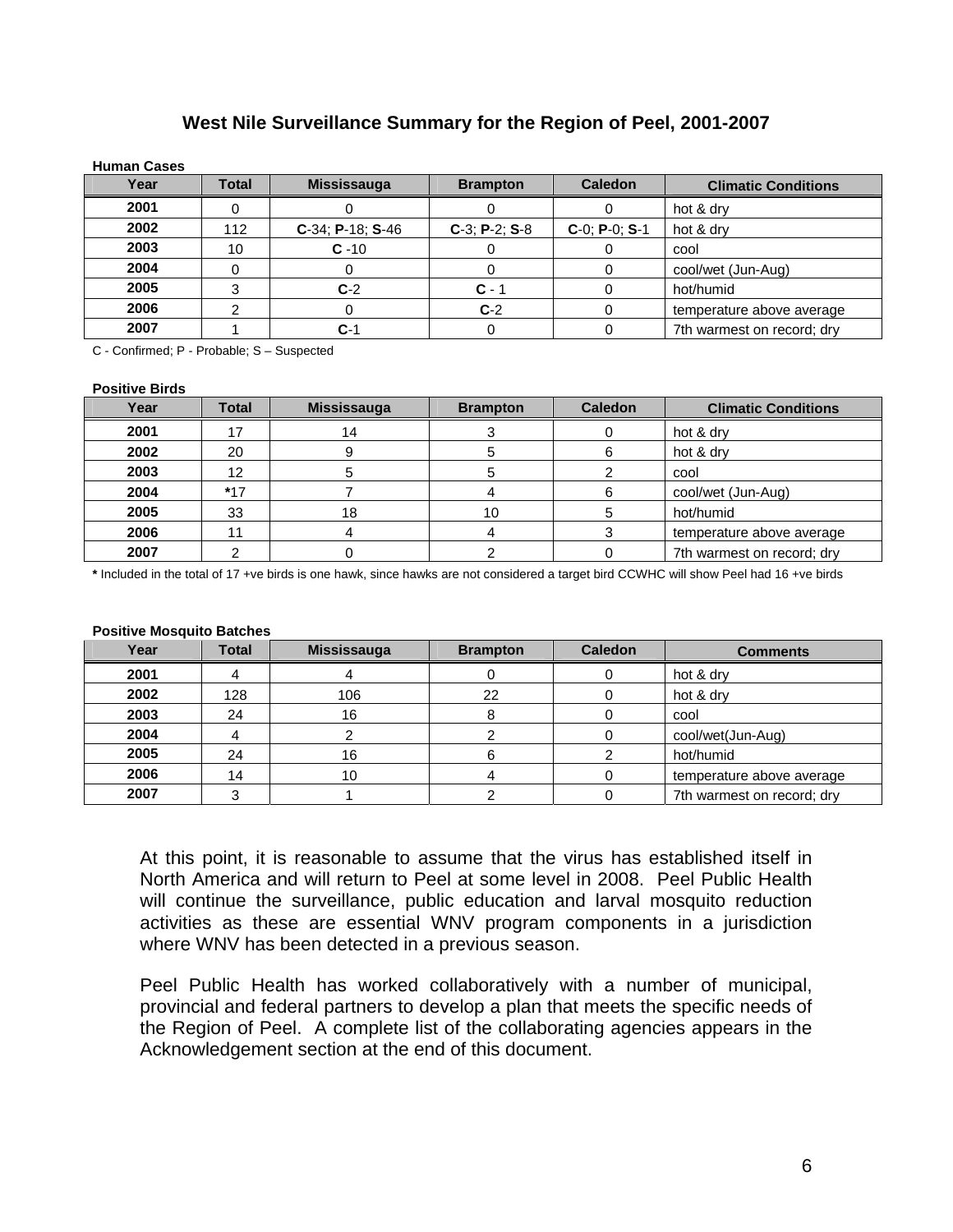## **Public Education and Community Outreach**

#### **Objectives:**

To inform Peel residents about WNV and the measures that they can take to prevent human illness including mosquito breeding site reduction and mosquito personal protective measures.

To provide clear, accurate and timely communication about WNV status in Peel to all target groups.

### **Background:**

In 2001, Peel Public Health introduced its first WNV public education campaign – Put Mosquitoes Out of Touch. The campaign informed Peel residents about WNV and emphasized personal protection against mosquito bites and habitat reduction. The tactics included a mail-out to over 300,000 households, the development of an information package for public distribution at targeted locations, development of a dedicated WNV website (www.peel-bugbite.ca) and advertisements in local newspapers. The successive campaigns in 2002 and 2003 were built on this original initiative and each year materials and tactics were reviewed, revised and enhanced.

In 2004, Peel Public Health and Communication Services developed a strategy and messages to complement the provincial WNV campaign. The objectives of the communication activities in 2004 included: continued education of residents about WNV, the need to report dead crows and blue jays, the importance of mosquito reduction through the removal of sources of stagnant water on their property and the use of personal protection measures.

The 2005-2007 WNV public education campaigns in Peel included a mail-out to over 350,000 households in Peel, advertisements in local papers, and distribution of educational materials to the area municipalities, Region of Peel staff and multicultural groups.

In 2008, Peel Public Health will continue raising public awareness of WNV through the media, the WNV website (www.peel-bugbite.ca), community outreach activities and advertising in local publications. The distribution of a WNV mail-out to households is not planned for 2008; however, the mail out will be considered if surveillance activities identify high levels of WNV activity in the Region of Peel in 2008.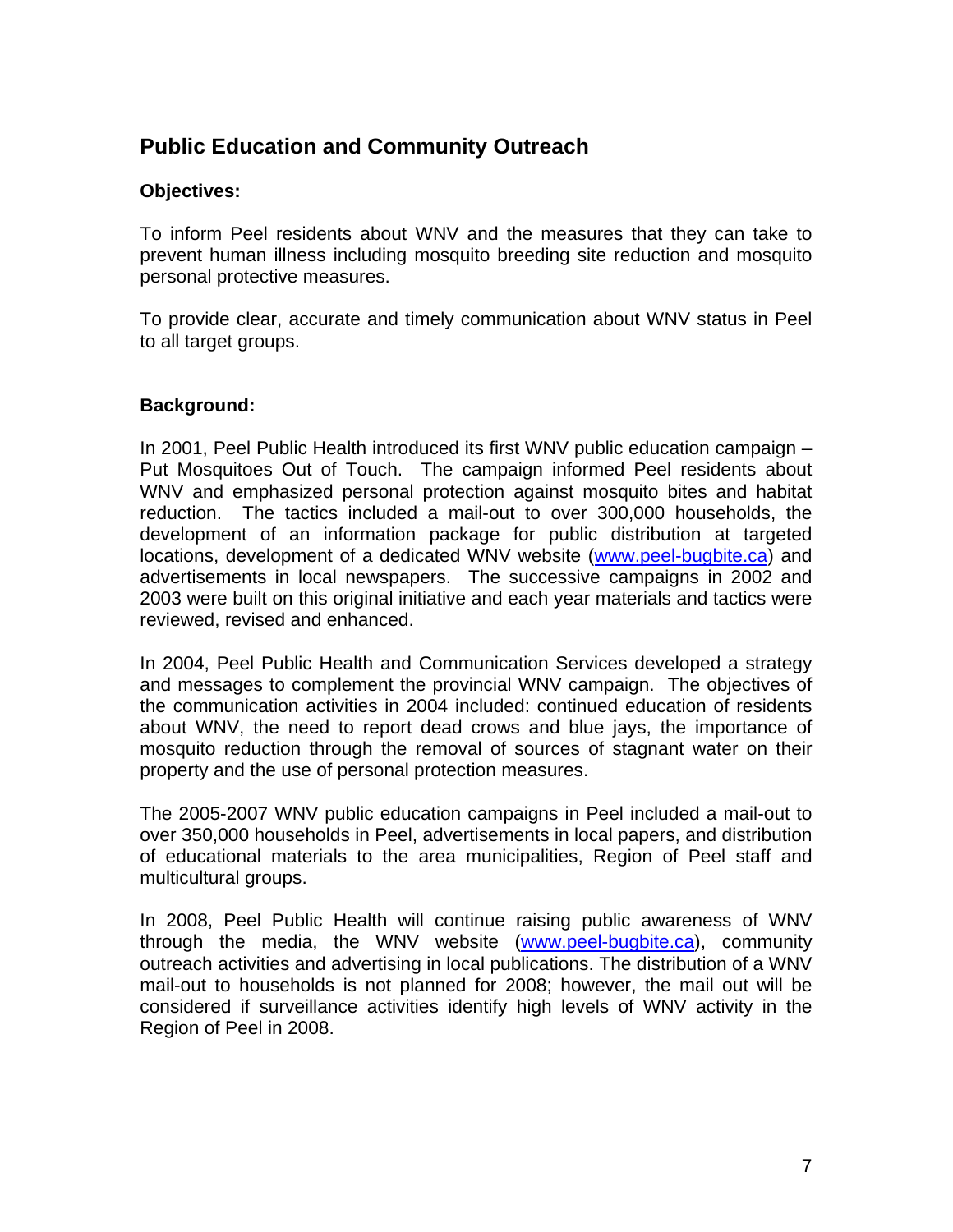#### **Target groups:**

- Peel residents
- Regional Councillors, local municipalities, neighbouring health units, conservation authorities, Regional staff
- Local media

- Presentations on the West Nile Virus Prevention Plan will be made at Regional and area municipal Councils, if requested. Additional presentations to the general public may be conducted if the risk of WNV infection increases.
- A generic WNV brochure will be distributed to the general public through community outreach activities (e.g. Peel District School Board Parent Literacy Conference).
- The WNV website (www.peel-bugbite.ca) will be regularly updated with information on the status of WNV activity in Peel and with the catch basin larviciding schedule. An on-line stagnant water form will continue to be available.
- The WNV website (www.peel-bugbite.ca) will have a link to the Public Health Agency of Canada travel medicine program website. This will provide WNV information to residents travelling outside of Canada.
- Other WNV educational and promotional materials (fact sheets, fridge magnets, washable tattoos) will be distributed in high-traffic areas in Peel. They will also be shared with the local municipalities and conservation authorities for their information and distribution. Most materials will also be available on the Region of Peel WNV website for downloading.
- Peel's 2008 WNV Prevention Plan will be available on the WNV website as will several fact sheets on topics such as personal protection measures, reduction of mosquito breeding sites, larviciding, and many others. The website will be regularly updated with information on the status of WNV activity in Peel and with the catch basin larviciding schedule. An on-line stagnant water reporting form will continue to be available.
- Educational materials on WNV will be sent to special groups: long-term care facilities, child care centres, garden centres, parks and recreation departments, physicians, golf courses and horticultural societies.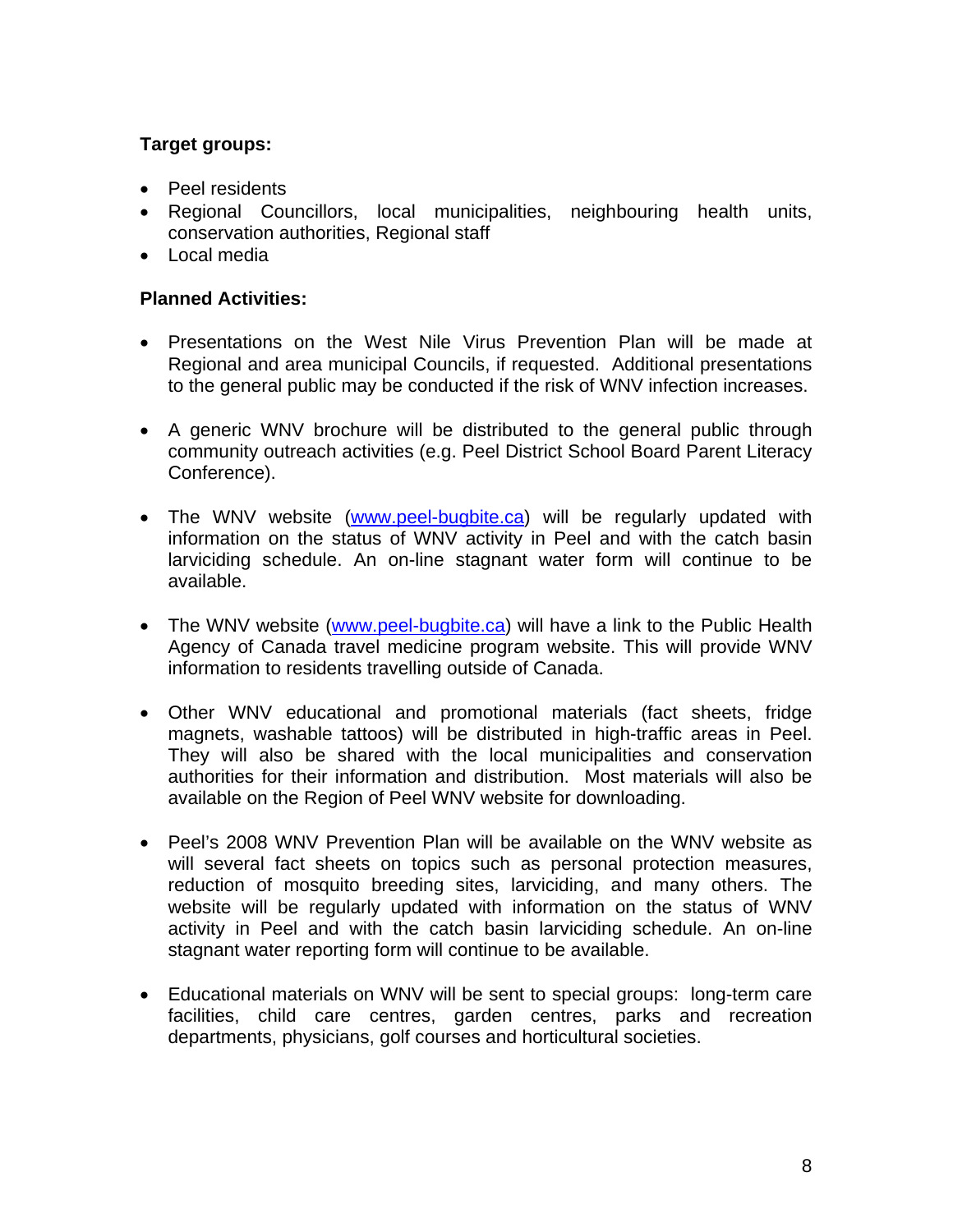- Educational materials on WNV will also be sent to various seniors' groups in all three municipalities (e.g., Mississauga Seniors' Centre, Brampton Senior Citizen Council).
- The WNV displays, in conjunction with other educational materials, will be used to educate the public about the issue. They will be set up and staffed by Peel Public Health employees in strategic locations such as Regional facilities, the Peel Children's Water Festival, Public Works Week Open House, and other high-traffic areas in Peel.
- Ministry of the Environment regulatory requirements for public notification of the use of larvicides will be met through regular newspaper notices. In areas other than catch basins, a larviciding notice sign will be posted at the site.
- A series of advertisements with key WNV messages will be placed in local newspapers in Mississauga, Brampton and Caledon.
- Media relations activities will include ongoing news releases to the local and specialty media (garden, seniors, parenting), interviews with the MOH and AMOH and media briefings and/or news conferences if required.
- Local health care providers will be notified about the status of WNV activity in Peel through a faxed Health Professionals Update. Early in the WNV season information on WNV signs and symptoms, laboratory diagnosis, treatment, patient counselling and human case reporting to Peel Public Health will be provided. Additional notification will be provided on the status of WNV should the situation progress or change.
- The WNV program will be featured in a Rogers Cable 10 program during the 2008 WNV season.
- To assist partner agencies to respond to public inquiries with consistent information, a series of updated WNV Q & A fact sheets will be available for distribution to the offices of Regional and local Councillors, Regional call centres, Brampton, Caledon and Mississauga Animal Services, local municipalities, conservation authorities, hospitals, and other key stakeholders. Fact sheets will also be available on the Region of Peel WNV website.
- WNV weekly updates will be produced for Regional Councillors, local municipalities, neighbouring health units, conservation authorities, the media, and other stakeholders. The update will be widely distributed and will be posted on the Region of Peel WNV website.
- Communication to Regional employees will consist of regular updates to all Regional staff through Pathways, paycheque inserts (to be considered),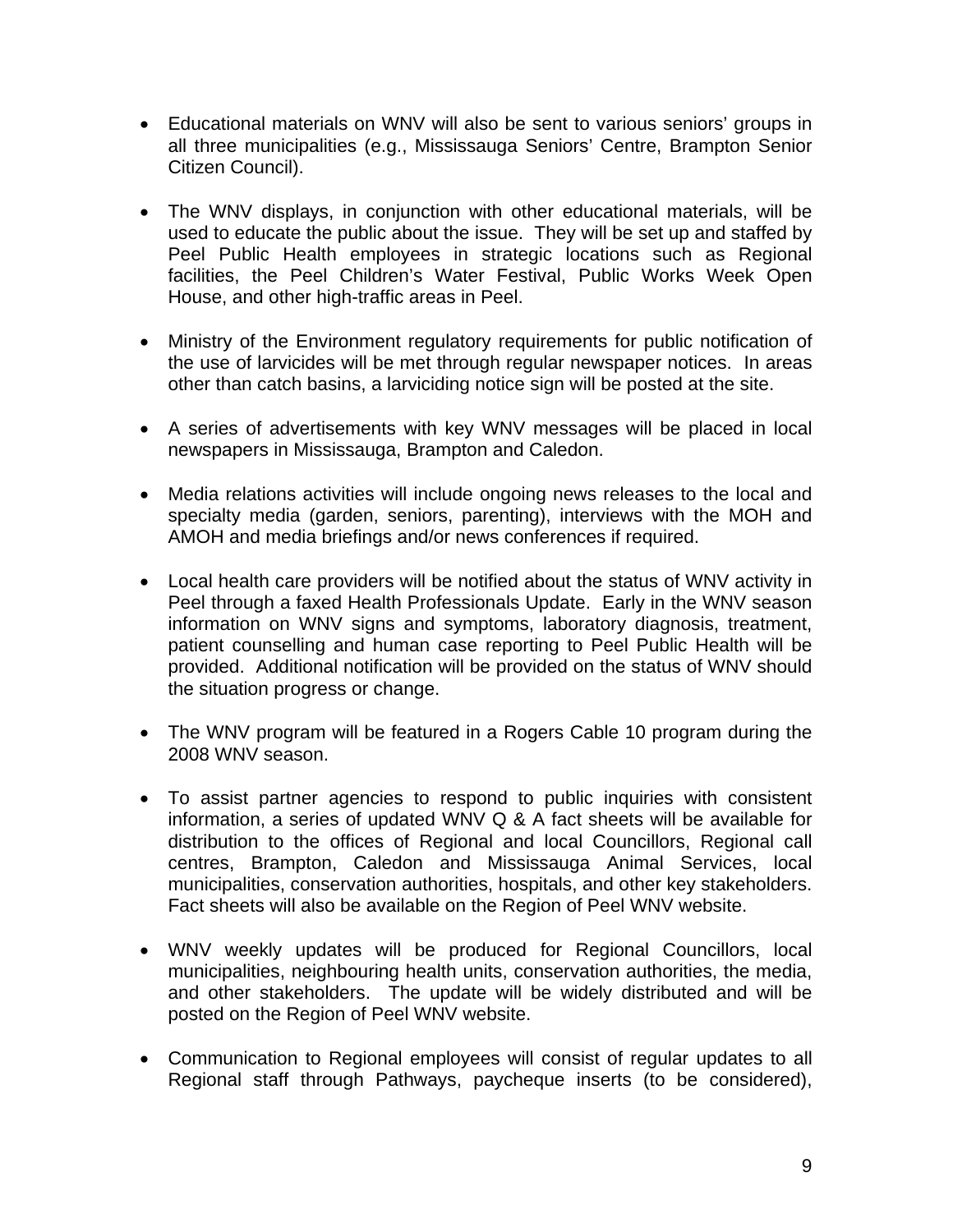brochures and posters in Regional facilities, departmental meetings and informal discussions.

- A multicultural component of the strategy will include enlisting the help of Peel Public Health's internal contacts from ethnic communities to disseminate WNV key messages through local and GTA ethnic media and through multicultural community centres. Translated WNV fact sheets have been posted on the WNV website. Advertising in the local ethnic media will also be considered.
- A contingency communication plan in the event of adulticiding has been developed. It includes tactics such as public meetings, advertising, direct mail, news conferences and briefings, media relations, news releases, website updates to inform the public about adulticiding treatment areas and schedules.
- Peel Public Health will also act as a resource to local occupational health and safety departments if they require assistance in drafting policies and educating employees regarding WNV. Additionally, Peel Public Health will share information about WNV and training with contracted vendors.
- Peel Public Health will hand deliver WNV educational materials to households in the vicinity of a positive mosquito batch or human case. Peel Public Health staff will also be available to conduct stagnant water surveys on residential properties in areas where WNV is detected.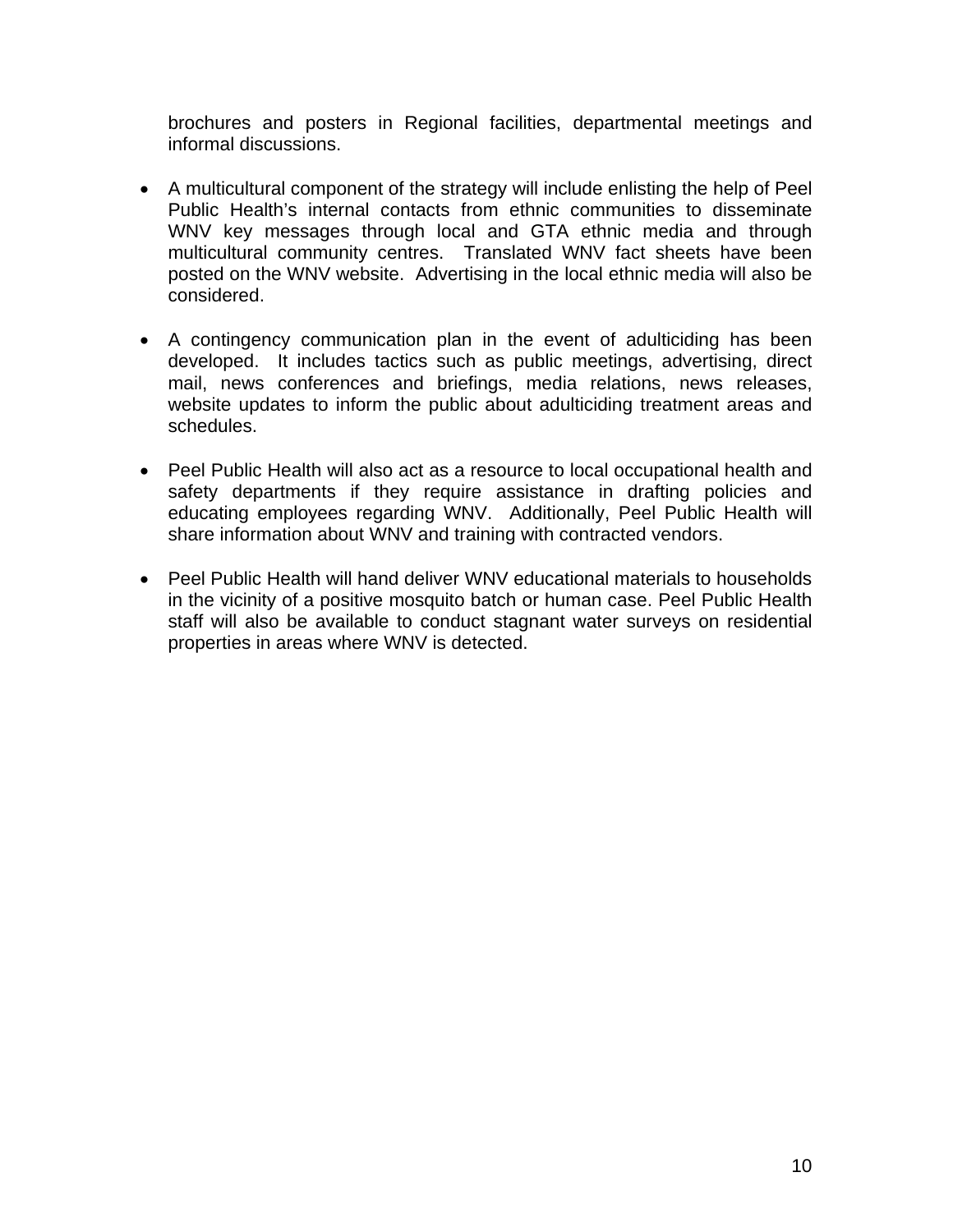## **Human Surveillance**

#### **Objective:**

To monitor the incidence of WNV in Peel to determine the effectiveness of the WNV Prevention Plan.

#### **Background:**

There have been human cases of WNV reported in Peel every year since 2002 with the exception of 2004. There was one human case of WNV reported in Peel in 2007. A female in her late teens living in Mississauga tested positive for WNV in August. It is unclear whether the disease was contracted locally or abroad.

The results of all positive WNV blood tests done by the local hospitals in Peel are reported to Peel Public Health. All WNV blood tests drawn by Peel family physicians are sent to the Central Public Health Laboratory in Toronto and results from Peel residents are reported to Peel Public Health.

Peel Public Health staff will investigate all suspect, probable and confirmed WNV cases among residents in Peel. Standardized medical information including demographics, symptoms, risk factors (such as travel history or having received blood products) and test results are entered into the Ministry of Health and Long-Term Care's system called the integrated Public Health Information System (iPHIS). The cases will be mapped onto a Geographic Information System (GIS) according to postal code at a later date.

- In June, Peel Public Health will update physicians region-wide about the importance of immediately reporting all suspected cases of viral encephalitis and viral meningitis. The update will communicate information on how to submit appropriate laboratory samples to determine if the cause is a mosquito-borne virus.
- From June through October, regular WNV updates will be sent to all local hospitals and infectious disease specialists to maintain awareness of human surveillance for encephalitis and meningitis cases. Peel Public Health will communicate the criteria for reporting and submission of appropriate laboratory specimens for WNV testing.
- Beginning in July, Peel Public Health will start enhanced surveillance for WNV encephalitis and viral meningitis through local hospitals and physicians.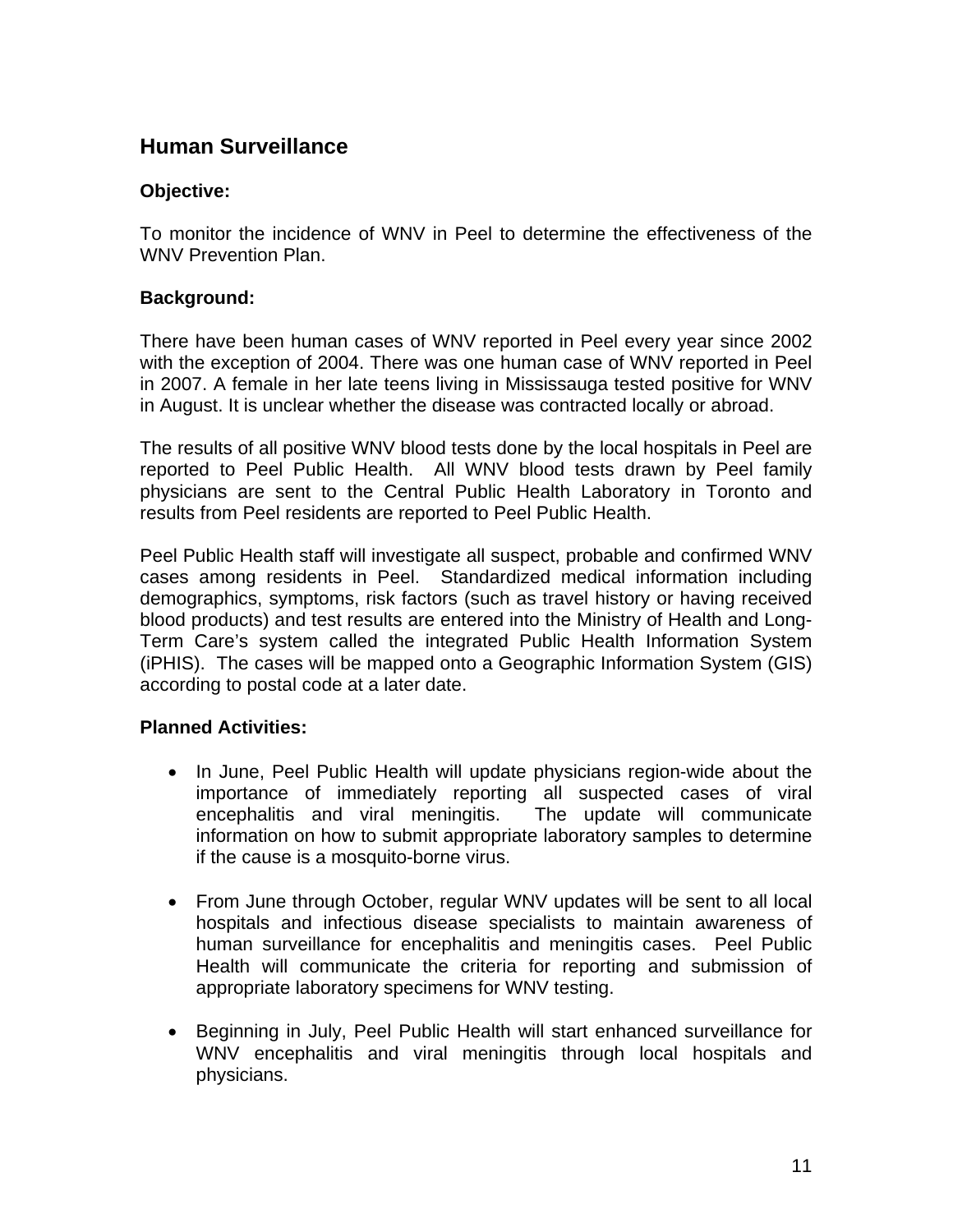- Peel Public Health will ensure active hospital-based surveillance will be implemented when WNV activity is identified in the vector mosquito population.
- Peel Public health staff will investigate all suspect, probable and confirmed cases of WNV.
- Peel Public Health will maintain a database and map all probable and confirmed cases of WNV.
- Peel Public Health will work closely with the Ministry of Health and Long-Term Care to ensure that surveillance information is standardized and that personal medical information remains confidential.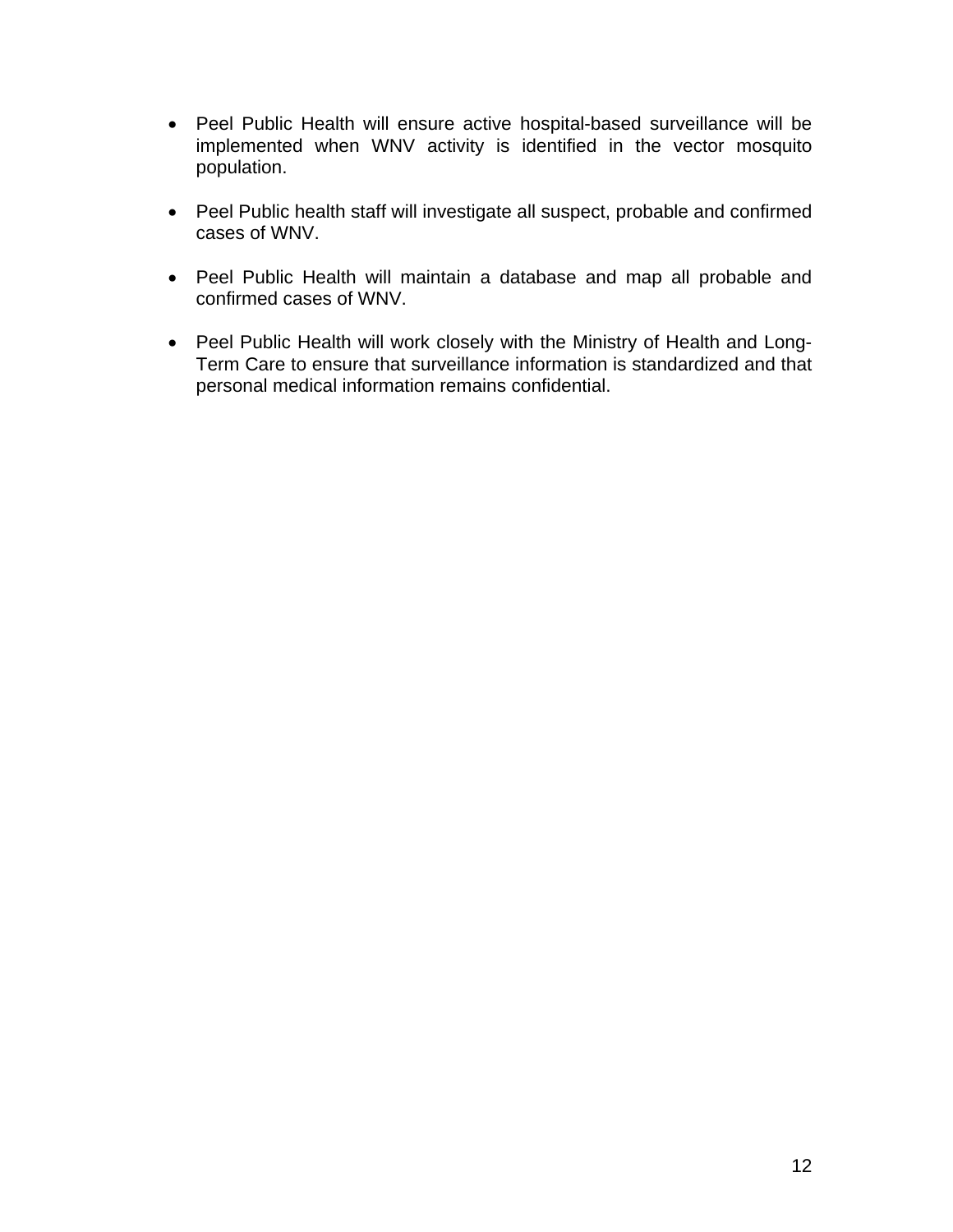## **Bird Surveillance**

#### **Objective:**

Utilize data on bird mortality associated with WNV as a means of early detection of WNV activity in the Region of Peel in order to predict the risk of human illness.

#### **Background**:

Bird surveillance is the most sensitive early detection system for the presence of the virus. A WNV positive dead bird has been the first indicator that the virus was present in Peel every year with the exception of 2005 and 2006.

While over 200 North American native bird species have been infected with WNV, the corvid bird family (crows, jays, and ravens) have been found to be most likely to die from the virus. Crows in particular will demonstrate an almost 100% mortality rate once infected with WNV. Consequently, crows continue to be the bird species of choice for most dead bird surveillance programs in Canada and the United States. In addition to crows, blue jays are the other main corvid species found in Peel and have been included in the provincial dead bird surveillance program since 2004, in part due to low crow population levels in some parts of Ontario.

- Beginning in May, Peel Public Health will ask the public to report the number and location of any dead crows/blue jays to the Customer Contact Centre at 905-799-7700. This service will operate from 8:30 a.m. – 4:30 p.m. Monday to Friday and 10:00 a.m. – 5:00 p.m. on Saturdays and statutory holidays from mid-May to the end of September. Callers after hours will be instructed via a taped message to call back during operating hours.
- Dead birds (i.e. those meeting the criteria for accessibility, species, and state of preservation) will be picked up for possible testing. Peel Public Health will select dead crow and blue jay specimens for submission to the Canadian Cooperative Wildlife Health Centre (CCWHC) in Guelph. Specimens will be submitted in accordance with the CCWHC criteria. Peel Public Health will post WNV positive bird results on the Regional website www.peel-bugbite.ca.
- Persons reporting birds which are not crows or blue jays, and which are not suitable or required for surveillance purposes, will be advised how to safely dispose of the bird.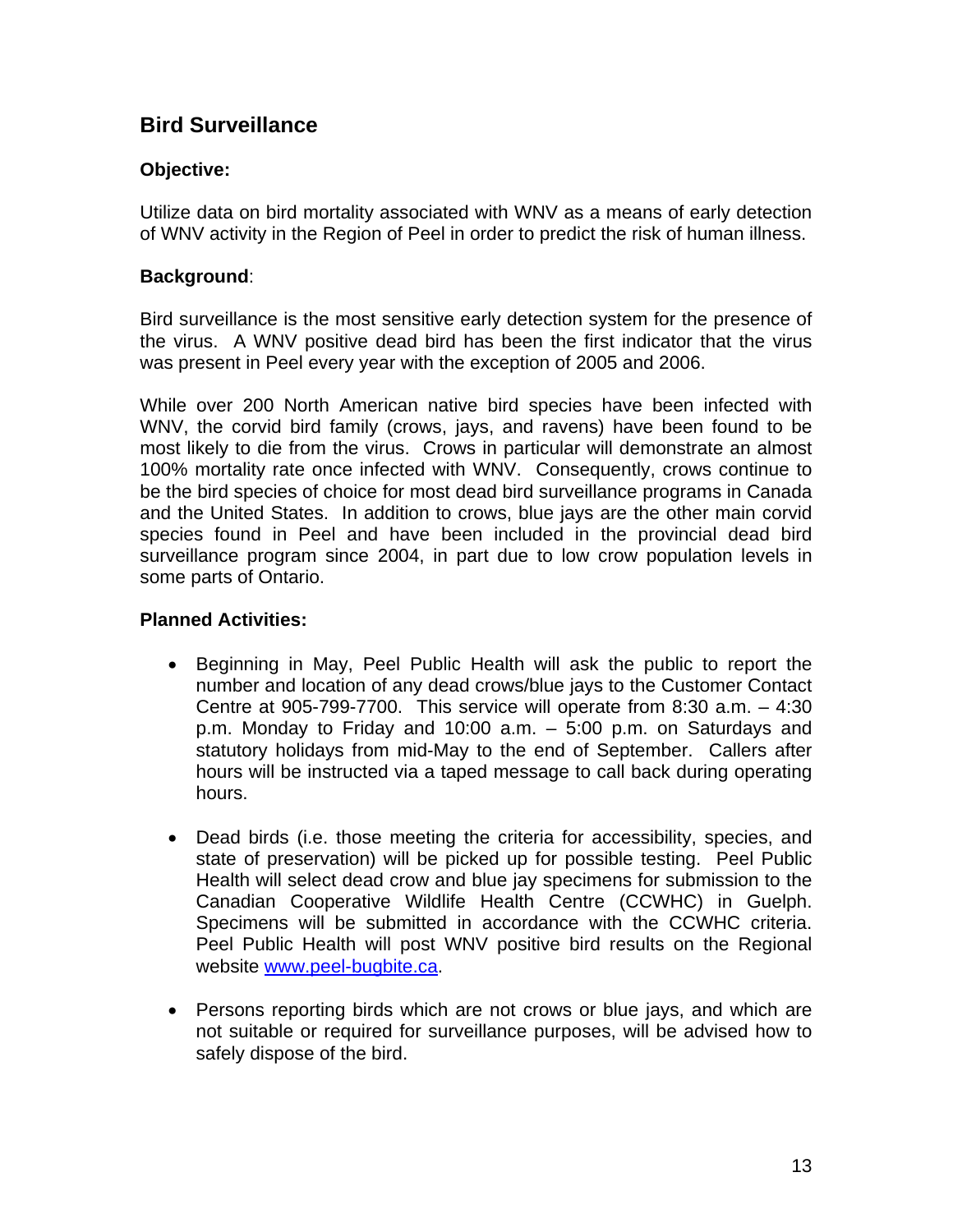- Peel Public Health will use WNV positive bird test results as early indicators of virus activity. Trends in dead crow and blue jay sightings will be monitored as an indicator of potential human health risk.
- Peel Public Health will continue to record sightings of dead birds other than crows or blue jays that are reported through the Customer Contact Centre. This information will be mapped and analyzed to determine if there is significant bird mortality in an area. This information is most useful in the years when the crow population is at low levels.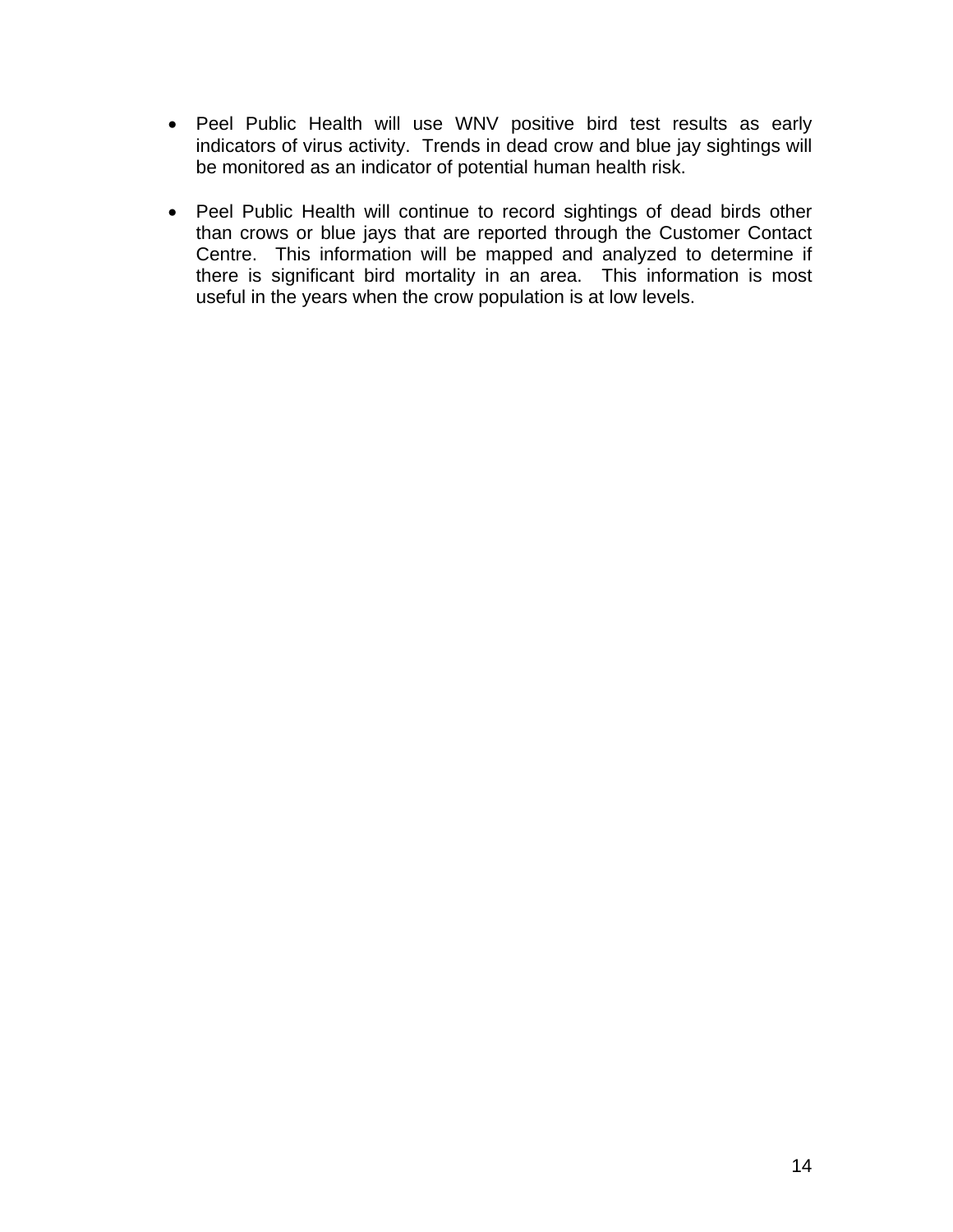## **Mosquito Surveillance**

#### **Objective:**

To monitor numbers, species and locations of adult and larval mosquito populations and to detect the presence of WNV.

#### **Background:**

The purposes of adult mosquito surveillance programs are: to monitor mosquito populations associated with WNV; to determine the level of WNV activity among these species; and to use this information to make decisions regarding the risk of transmission to humans and the need to implement mosquito control plans.

Adult mosquitoes will be collected weekly from mosquito traps at 31 fixed locations throughout the Region of Peel from mid-June to late September. There will be 17 permanent trapping sites in Mississauga, nine in Brampton and five in Caledon. Mosquitoes collected from the traps will be shipped to the mosquito laboratory service provider for counting, species identification and viral testing.

Seasonal field staff will survey a range of aquatic habitats for the presence of mosquitoes in the larval stage from early May to late September. Breeding sites will be located by referencing historical breeding site data collected in previous years, conducting field surveys and investigating stagnant water complaints. Larval surveillance will also involve the collection and identification of the larvae found at the breeding sites. This information will be used to determine mosquito species distribution, abundance and seasonal occurrence and will assist in guiding larviciding activities.

The risk of mosquito-borne disease depends on both the number of mosquitoes capable of transmitting the virus and the prevalence of the virus among these mosquitoes. Accurate and timely surveillance data on larval and adult mosquitoes will be important for guiding appropriate prevention and reduction activities.

- Peel Public Health will continue to work closely with other agencies to collect and map information on potential mosquito-breeding habitats.
- Peel Public Health will regularly inspect priority breeding sites and sites referred for assessment for the presence of larvae.
- Peel Public Health will record and assess all stagnant water complaints reported by the public. Peel Public Health will inspect and monitor the stagnant water reported on public property. Stagnant water reported on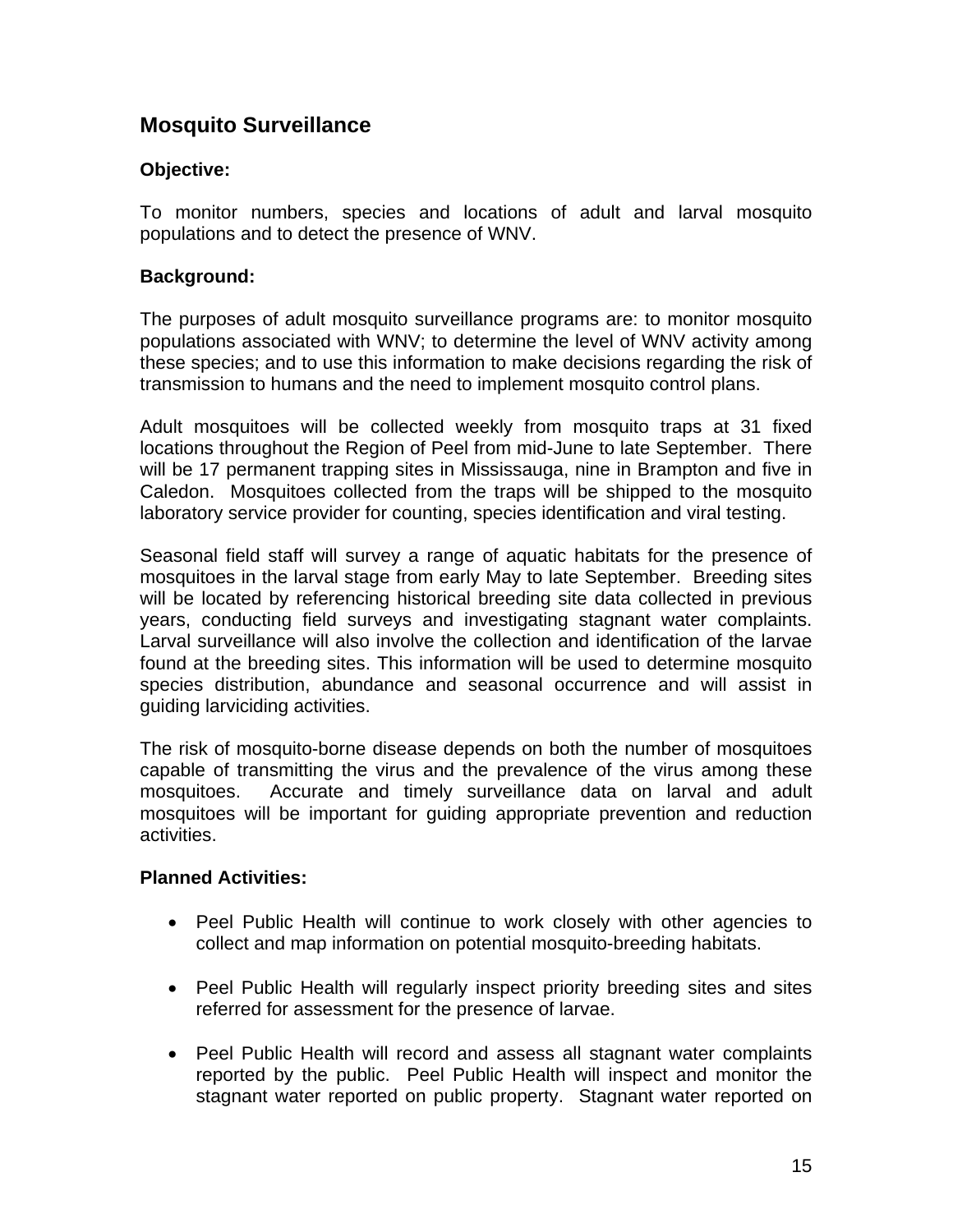private property will continue to be referred to the municipal property standards by-law officers. Since 2004, a stagnant water reporting form has been available on the Peel WNV website to allow the public to make on-line submissions. The on-line stagnant water reporting form will continue to be made available in 2008.

- From mid-June to late September, Peel Public Health will trap adult mosquitoes at 31 permanent sites throughout the three municipalities. Mosquitoes will be collected using CDC miniature light traps. The trapping season may be lengthened or shortened depending on the weather and the results of surveillance. Adult mosquitoes will be counted by species and tested for WNV by the mosquito laboratory service provider.
- Peel Public Health will continue to monitor the prevalence and distribution of invasive mosquito species such as *Ochlerotatus japonicus* and *Stegomyia albopictus* (Asian tiger mosquito). These two mosquito species are of concern as they are competent WNV vectors.
- From mid-July to late September, Peel Health will use two types of speciality traps to conduct *Stegomyia albopictus* (Asian tiger mosquito) surveillance. The Encephalitis Vector Surveillance (EVS) and Omnidirectional Fay- Prince traps will be used as these traps are designed to be more effective in capturing the day biting *Stegomyia albopictus* than the standard CDC light traps.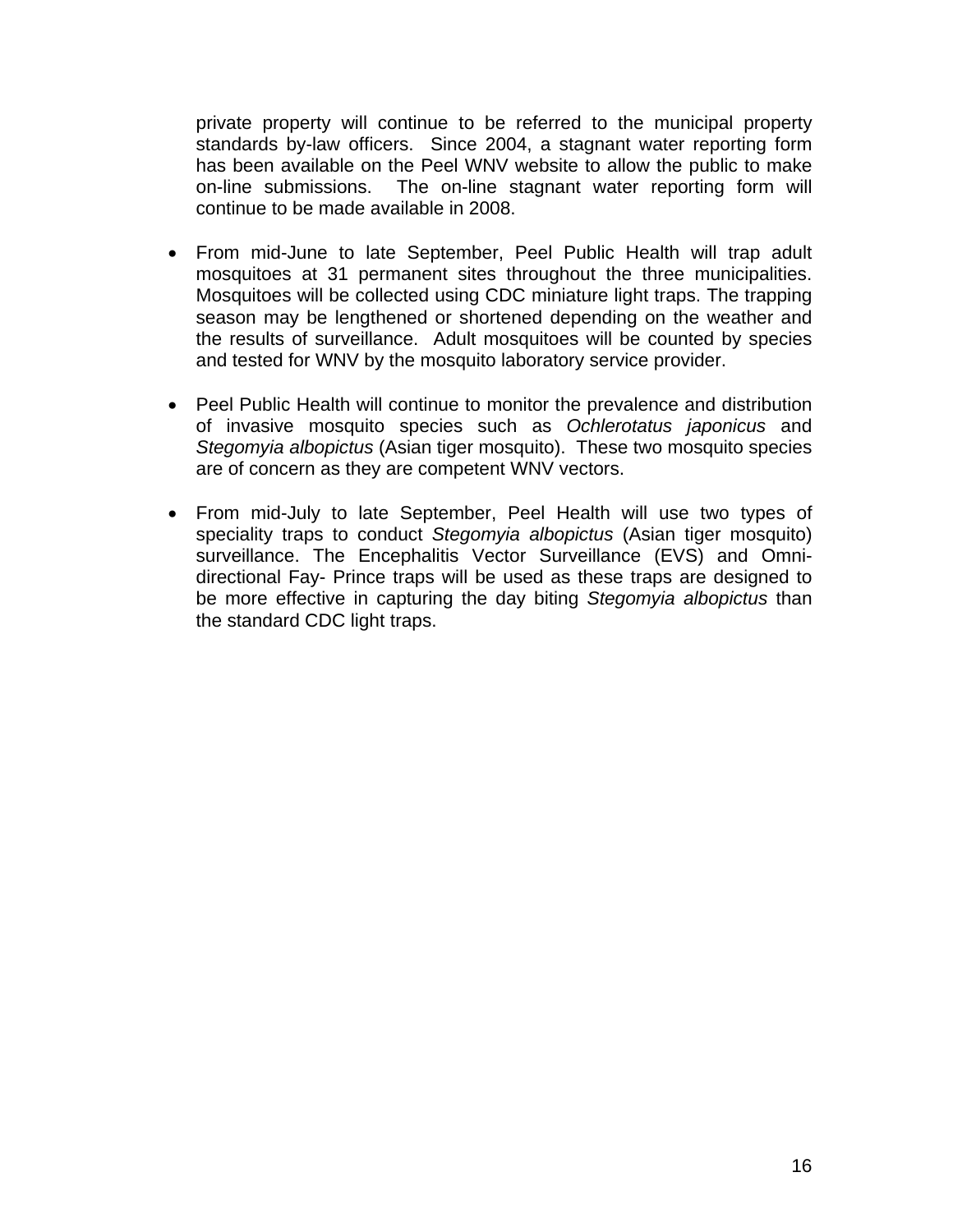## **Pesticide Effects Surveillance**

#### **Objective:**

To identify any unplanned impacts of pesticides used in mosquito control on human or ecosystem health.

#### **Background:**

In 2008, selective larviciding to reduce mosquito numbers will continue. Results from the Ministry of the Environment pesticide surveillance studies that have been conducted in previous years have not indicated any environmental or health concerns associated with the use of larvicides. It is not expected that larviciding carried out as planned will have any adverse impact on human health, or any significant adverse impact on the environment. Peel will continue to work with other agencies to ensure our larviciding program does not negatively impact the ecosystem. Peel will also continue to use larvicide products that have been identified as having the least environmental impact. Peel's contingency plan for adult mosquito reduction will include a plan for spraying of chemical pesticides if required to protect public health. All possible measures will be taken to prevent any adverse impacts of adulticiding on human health.

- Peel Public Health will work with other municipalities, conservation authorities and the Ontario Ministry of the Environment to evaluate the impact of pesticide application on the environment, and target and nontarget species.
- Peel Public Health will collaborate with hospital emergency rooms and physicians to carry out surveillance for illness potentially associated with pesticide exposure.
- The Customer Contact Centre will track calls related to concerns attributed to pesticides.
- Peel Public Health will conduct field inspections to verify the service provider contracted to conduct larviciding in Peel is applying the larvicides in accordance with Ministry of Environment regulations.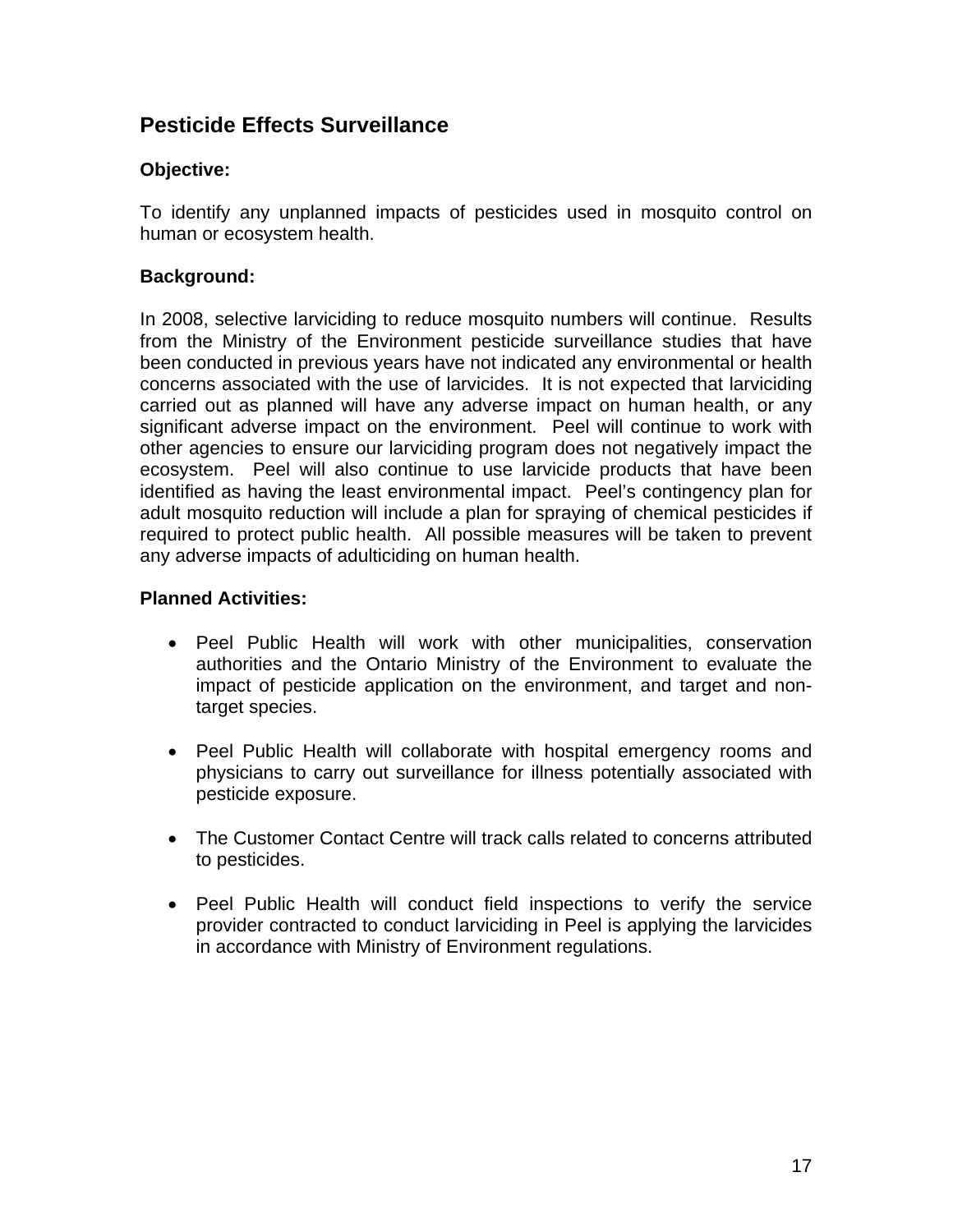## **Larval Mosquito Reduction**

#### **Objective:**

To reduce the abundance of adult mosquitoes of the *Culex* species through the use of Integrated Mosquito Management (IMM) practices.

#### **Background:**

All mosquitoes begin their life in water. This offers an opportunity to reduce the number of mosquitoes in an efficient way before the adult mosquitoes emerge and become widely dispersed.

Although approximately 40 species of mosquitoes are found in Peel, only a few are important in the transmission of WNV. *Culex pipiens* and *Culex restuans* are the most important mosquito species in the transmission of WNV. They are two of the most common mosquitoes found in urban and suburban areas. They breed quickly and use standing or slow-moving water containing decaying organic materials to lay their eggs. Prime breeding sites include roadside catch basins, ditches, discarded tires left outdoors, poorly maintained swimming and wading pools, clogged rain gutters and eaves troughs, containers left outdoors to collect water, and other collections of stagnant water that last for a week or more. Catch basins are an especially important environment since the majority of catch basins inspected in Peel have been found to contain mosquito larvae. This is supported by findings in other nearby jurisdictions.

Breeding of these mosquitoes can be prevented by either eliminating stagnant water (source reduction), changing the environment to be less hospitable for mosquito breeding, or treating the water with larvicide to prevent mosquitoes from developing. Habitat modification can include changing the physical environment such as improving drainage or introducing predators. An Integrated Mosquito Management approach is recommended which makes use of a range of larval control strategies as appropriate to the situation.

Where *Culex* mosquito breeding cannot be effectively reduced by other means, larvicides will be employed. The larvicides that will be used in the Region of Peel will are *Bacillus sphaericus* (Bs), *Bacillus thuringiensis* var. *israelensis* (Bti) and methoprene (Altosid®).

Methoprene is a synthetic insect growth regulator which interferes with the development of mosquito larvae into adults. It has been widely used over a period of many years, and its effectiveness and environmental impact have been extensively studied and documented. It has been investigated and approved by the federal pest management Regulatory Agency for mosquito larviciding in Canada. Methoprene has very little non-target species toxicity, and poses no risk to the health of mammals, including humans. It degrades rapidly in water,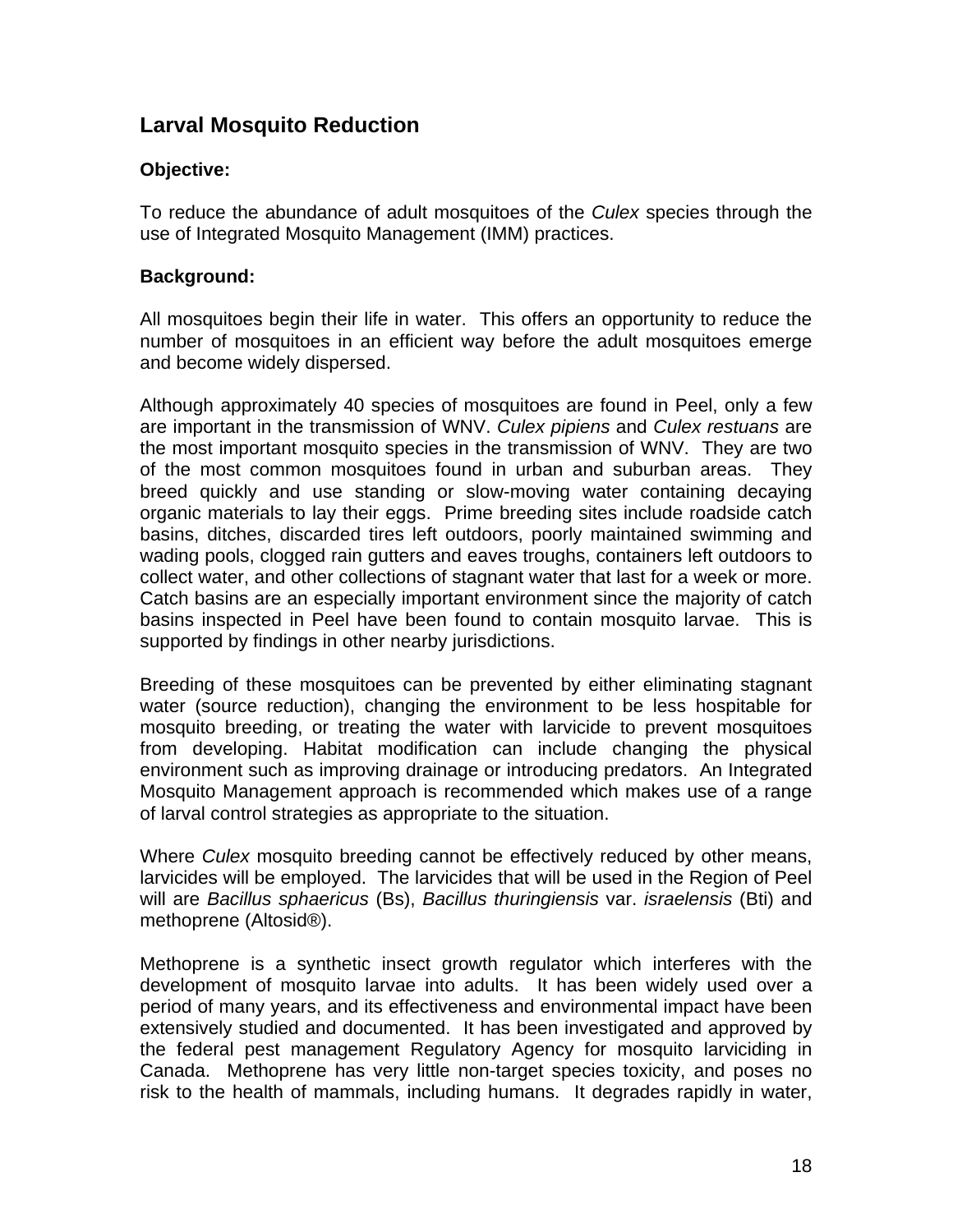particularly in the presence of sunlight. Methoprene has a number of features which makes it the preferred larvicide for catch basins. It is highly effective against the mosquitoes founding catch basins (*Culex pipiens* and *Culex restuans*) and works well in water high in organic material. Sustained release formulations are available so that the application in catch basins will only be necessary every three weeks.

Bti is a biological pesticide which kills mosquito larvae before they develop into adults. Like methoprene, Bti has been extensively used, studied and regulated. It is more selective for mosquito larvae than methoprene, and so has less impact on other insect species. However, it is also less effective and more difficult to use, particularly in catch basins. Bti will be used in surface water breeding sites where impacts on species other than mosquitoes are more of a concern.

In 2005, the Pest Management Regulatory Agency approved the use of the biological larvicide *Bacillus sphaericus* (Bs) in Canada to control mosquito larvae. The Ministry of Environment permitted the use of this larvicide in both catch basins and surface water breeding sites. The active ingredients in *Bacillus sphaericus* and Bti are naturally occurring soil bacteria. Both products have a similar mode of action; larvae ingest the larvicide, consisting of Bti or Bs spores and the bacteria damage the gut of the mosquito larvae, causing the larvae to starve to death. *Bacillus sphaericus* provides mosquito control over a period of time, while Bti, although fast acting, does will not provide extended control. *Bacillus sphaericus,* unlike Bti, is effective in controlling mosquito larvae in high organic environments like catch basins. *Bacillus sphaericus* has been used in Peel to treat catch basins that drain directly into sensitive sites as well as some selected surface water sites since 2005. *Bacillus sphaericus* will continue to be used for these purposes in 2008.

To ensure a coordinated approach when investigating stagnant water complaints Peel Health will continue to work closely with local municipalities. The Region of Peel Mosquito Control Task Force developed standard practises and procedures to formalize complaint investigations. Sites located on public property will be investigated by the Region of Peel West Nile Virus team. Stagnant water issues on private property will be addressed by the local by-law enforcement staff under the existing municipal property standard by-laws. In circumstances in which the private property owner does not comply with the municipal by-law orders, Peel Public Health will investigate and if warranted issue a notice or order under public health legislation.

The Task Force has endorsed Integrated Mosquito Management as a guiding principle for the control of mosquitoes in Peel. Based on the importance of *Culex pipiens* and *Culex restuans* in transmission of WNV, the Region of Peel Mosquito Control Task Force has identified the following habitats in Peel (in order of priority from highest to lowest in the accompanying table) and recommended control strategies: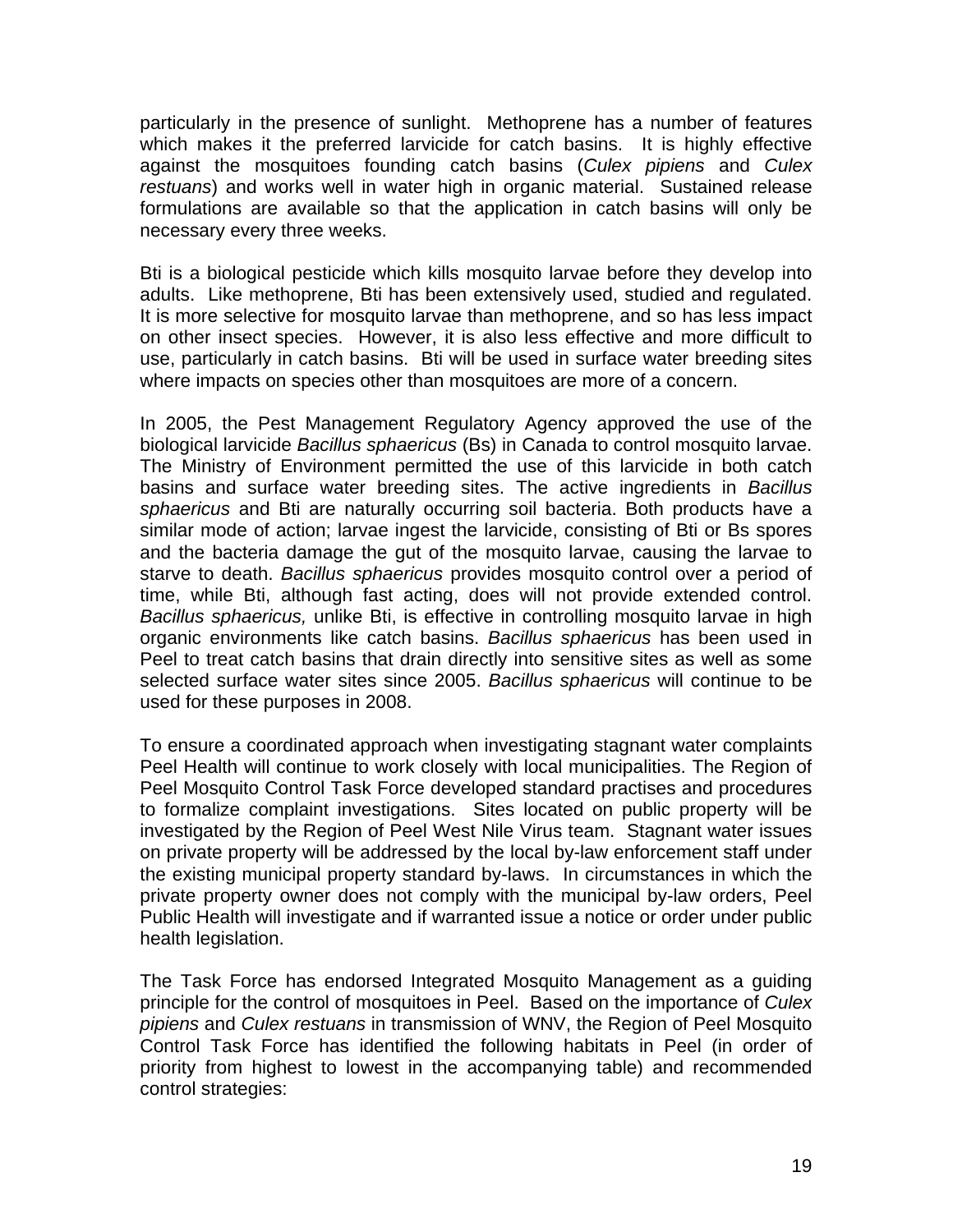| <b>Habitat</b>                                       | <b>Recommended Control Strategy</b>                                                                                                                                                                                                             |
|------------------------------------------------------|-------------------------------------------------------------------------------------------------------------------------------------------------------------------------------------------------------------------------------------------------|
| Roadside Catch Basins in urban and<br>suburban areas | Larvicide with methoprene – use Baccillus<br>sphaericus or other methods for those that<br>drain directly into environmentally sensitive<br>areas                                                                                               |
| <b>Artificial Containers on Public</b><br>Property   | Emphasize to municipal staff and volunteers<br>the importance of removing artificial<br>containers capable of promoting mosquito<br>breeding                                                                                                    |
| <b>Artificial Containers on Private</b><br>Property  | Educational campaign for small breeding<br>sites. Education, enforcement of existing<br>property standards or public health<br>legislation if necessary for significant<br>breeding sites on residential or<br>commercial/industrial properties |
| <b>Roadside Ditches</b>                              | Site by site assessment - physical alteration<br>if feasible or larvicide if significant mosquito<br>breeding site                                                                                                                              |
| Storm water management ponds<br>(wet)                | Site by site assessment, with habitat<br>modification or larviciding if significant<br>breeding site                                                                                                                                            |

#### **Roadside Catch Basins**

Roadside catch basins are the major habitat in urban and suburban areas for *Culex pipiens* and *Culex restuans*, the main vectors of WNV. While each catch basin is small in and of itself, collectively they represent a large area of mosquito breeding habitat, free of natural predators.

To mitigate WNV, Peel Public Health will hire a licensed applicator to treat approximately 90,000 catch basins (roadside storm drains) using the larvicide methoprene with the cooperation of other departments in the Region of Peel, the City of Brampton, the City of Mississauga and the Town of Caledon. Treatment of catch basins is a core part of WNV reduction programs in southern Ontario. Since catch basins are designed to hold water and do so for long periods of time, the only option for reducing mosquito numbers in a large number of catch basins is to larvicide. Methoprene is the recommended agent due to its effectiveness against mosquitoes, low anticipated effects on non-target organisms and the availability of formulations that provide sustained control for at least three weeks. Catch basins which drain directly into environmentally sensitive areas such as Rattray Marsh, Cawthra Park or the Heart Lake wetland complex will be treated with the biological larvicide *Bacillus sphaericus* (Vectolex).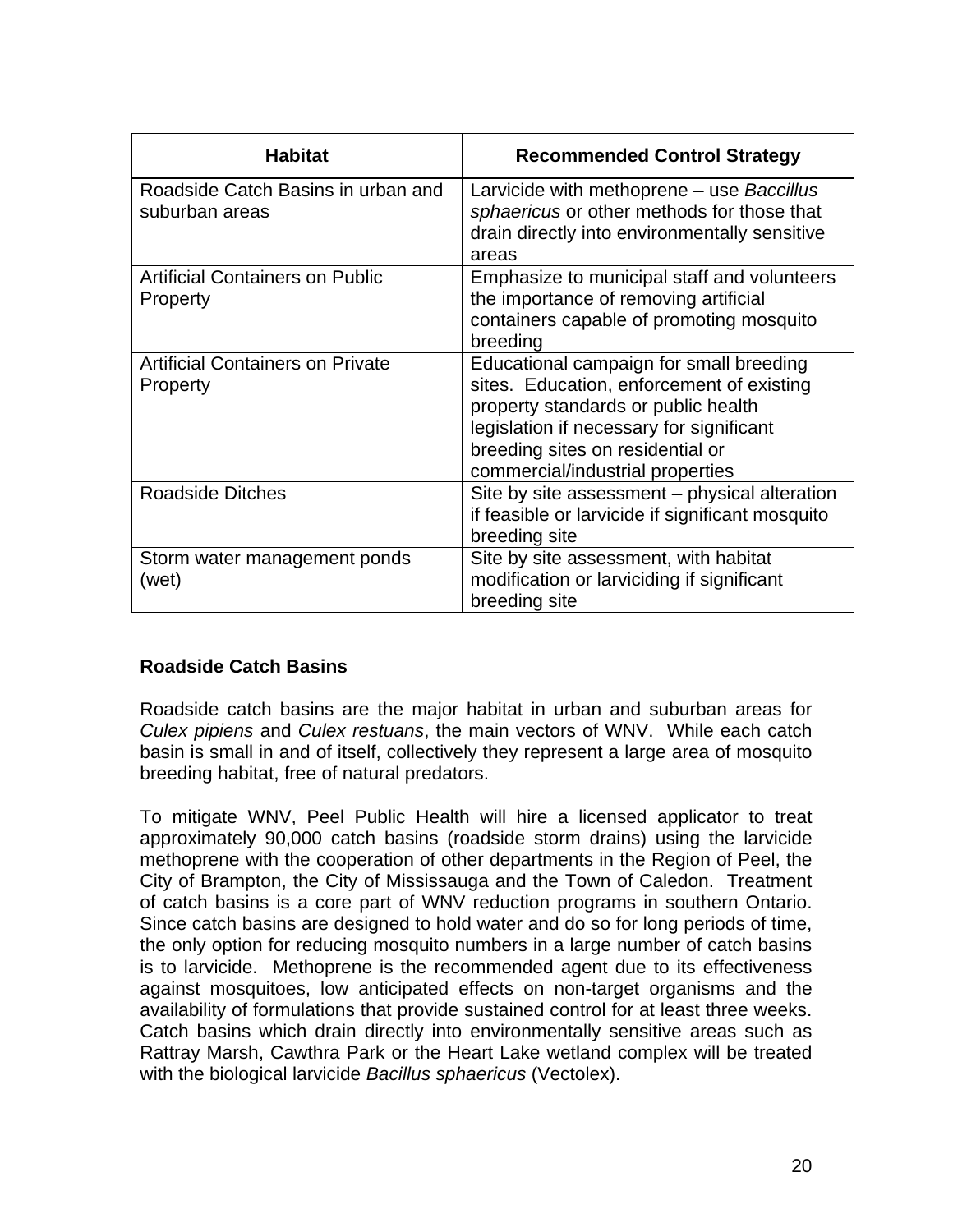Alternatives such as flushing with water or vacuuming catch basins have been found to be ineffective tools for control as larvae are found within a matter of days after a vacuuming or flushing.

Peel Public Health will ensure the catch basin larviciding program is in compliance with Ministry of the Environment regulations and guidelines.

As was done in previous years, the Medical Officer of Health will issue an Order to each local municipality directing them to assist in and facilitate the application of larvicides to catch basins.

#### **Artificial Containers**

Artificial containers are objects such as tires, buckets, and unused swimming pools etc. that collect rainwater. Besides other sanitation concerns, they are ideal mosquito breeding sites for certain species due to the lack of predators and may be especially productive when they are in a heavily vegetated area. On public lands there are already programs for waste removal and some volunteer programs exist to clean up parks and ravines. Reorientation of these efforts to emphasize removal of garbage that promotes mosquito breeding may be sufficient to significantly reduce this habitat.

A large percentage of the land area in Peel is privately owned. Prime breeding sites here include discarded tires left outdoors, clogged rain gutters, unused swimming pools and plastic wading pools and pails and barrels containing stagnant water. Every residential and commercial property owner should regularly inspect their property and buildings to determine if conditions are conducive to mosquito breeding and endeavour to eliminate those conditions. The public education campaign in 2008 will continue to highlight the need for Peel property owners to eliminate potential mosquito-breeding sites on private property. Municipal or regional staff will become aware through regular service delivery or by public complaint of significant collections of stagnant water lasting more than a week (e.g. - unused swimming pools, large collections of tires or other refuse). Cleanup will be accomplished through property owner education, or failing that, through enforcement of existing property standards by-laws or public health legislation. If required, Peel Public Health will assess for the presence of mosquito larvae. Small accumulations of stagnant water, such as in a birdbath or children's toys left outside, will be dealt with by education alone.

#### **Roadside Ditches**

Peel Public Health found a number of roadside ditches that contained vector mosquito larvae in 2007. Last year, roadside ditches received more larvicide treatments than any other surface water breeding site in Peel. The most effective way to prevent breeding is to eliminate the stagnant water through improved grading and drainage. This can be an expensive venture and should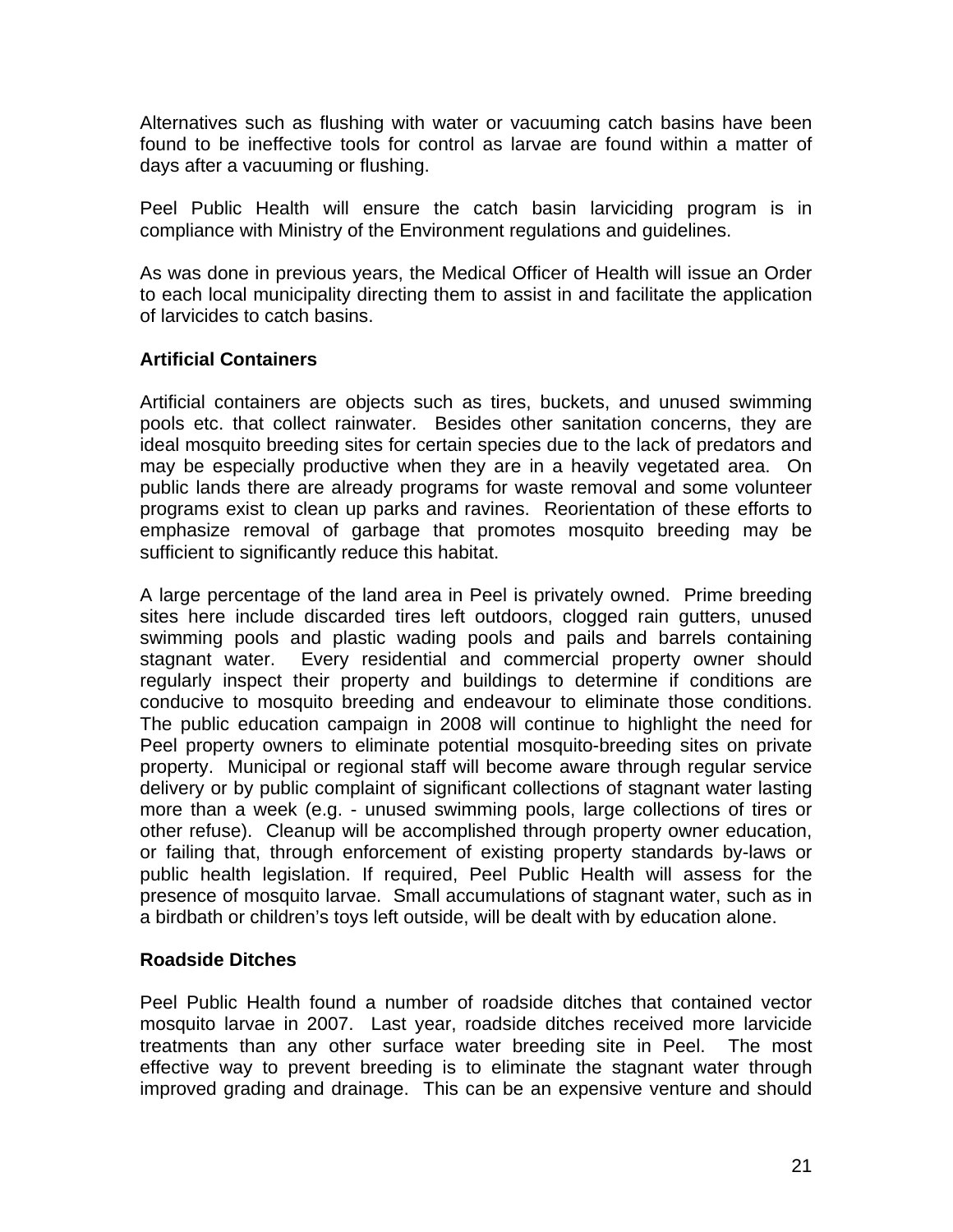only be undertaken if the site is large and likely to be a problem on a continual basis. Municipal roadside ditches that hold water for longer than seven days in the summer months will be referred to the local roads departments for assessment and remediation plans will be considered within existing ditching programs.

In the meantime, ditches containing mosquito larvae will be treated with Bti or *Bacillus sphaericus*.

#### **Storm Water Management Ponds**

Larval surveillance has revealed that these sites do not support significant numbers of mosquito larvae. If larvae were found in ponds that constantly held water, it was generally only in small isolated areas that were surrounded with heavy vegetation. In ponds that were designed to hold water for only short periods of time, larvae were located in recessed areas that did not drain properly. In 2007, isolated areas of six storm management ponds received treatment; all the treated ponds were located in Mississauga.

As in previous years, storm water management ponds will be monitored for mosquito larvae. If significant mosquito breeding is found at a site despite the use of other measures, Bti or *Bacillus sphaericus* will be used as part of an Integrated Mosquito Management approach.

#### **Natural Areas**

Natural areas present special challenges and concerns for mosquito control. Any intervention in these areas must take care not to unnecessarily disrupt the existing ecosystem. Areas of open or flowing water do not make good mosquito breeding habitats. However, areas where there are temporary pools are believed to be the most important. Natural areas such as swamps, marshes, creeks and their floodplains breed mosquitoes of many different species. And while many mosquitoes are present, the majority are not important vectors of WNV. For example, the large number of *Aedes* mosquitoes that emerge in the spring are thought to play little if any role in WNV transmission. Another difficulty is that many areas of stagnant water that produce mosquitoes are present for only a week or so following a rain.

The approach to mosquito control in natural areas in the Region of Peel for 2008 will involve assessment of breeding sites and larval monitoring to determine numbers and species important to WNV transmission. Response will be based on these assessment results and may involve improving natural controls, altering water flows if it does not damage the natural ecosystem and application of Bti or *Bacillus sphaericus* if other measures are insufficient to control mosquito breeding. In environmentally sensitive areas such as Rattray Marsh or Cawthra Woods and the Heart Lake wetland complex, Peel Public Health will follow the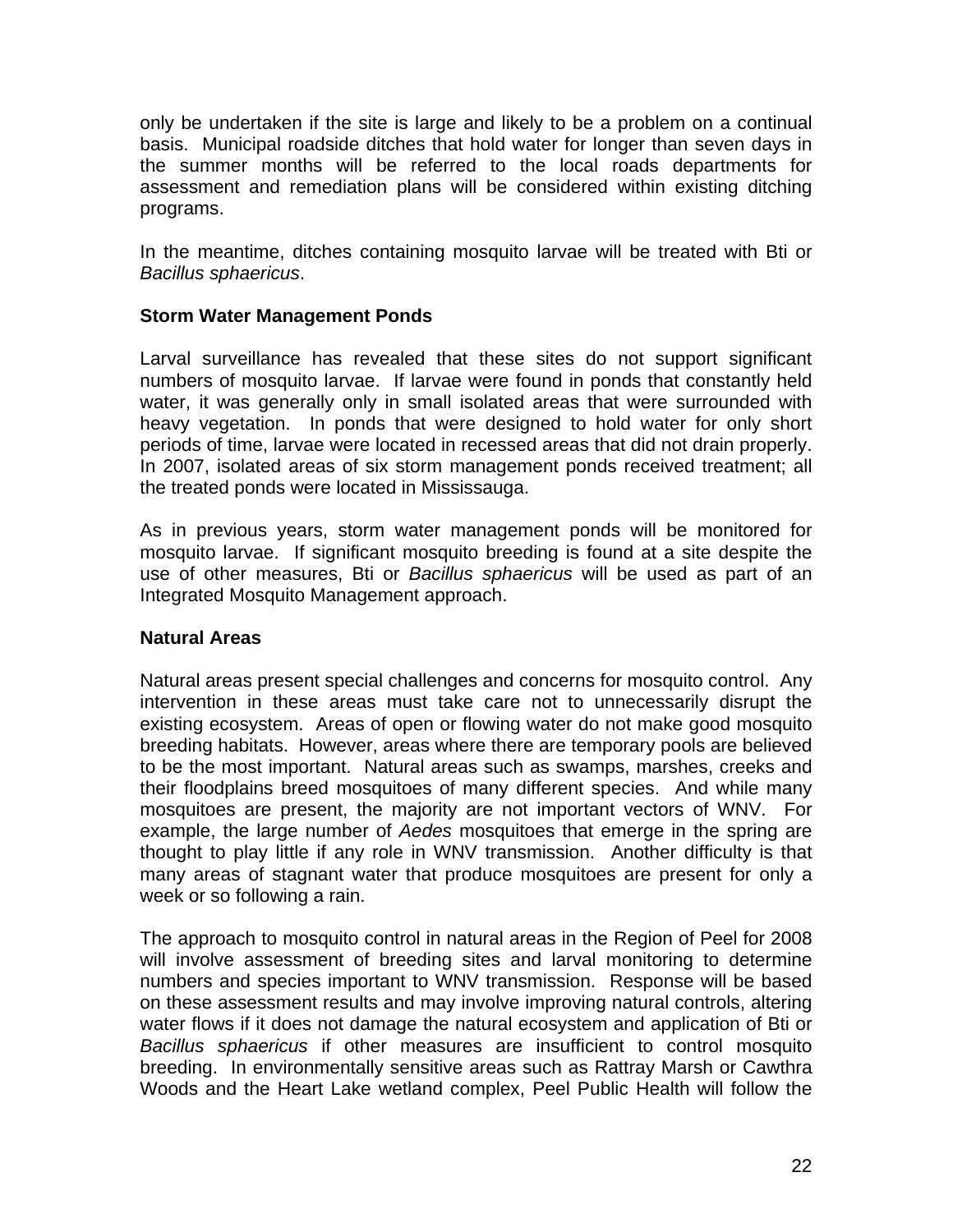special process that has been developed by the Ministry of Natural Resources. It involves key provincial and federal agencies to provide recommendations on how to manage each specific site so as to minimize the impacts on rare and sensitive species present there.

- Public education materials will encourage residents and property owners to eliminate mosquito breeding sites on private property.
- Peel Public Health will work with municipal departments and volunteer groups to ensure that existing sanitation and waste removal on public property (including green areas such as parks, cemeteries, golf courses) places emphasis on removing garbage that promotes mosquito breeding (e.g. tires, pails, etc).
- Reports of stagnant water on private property will be assessed as per usual practice by property standards officers. Small sites will be dealt with through education. Significant potential breeding sites which are not cleaned up will be assessed by Peel Public Health for mosquito breeding, and if significant, pursued through local property standards by-laws or public health legislation, as appropriate.
- Peel Public Health may consider enhancing natural biological controls in storm water management ponds, such as stocking with fathead minnows, if the Ministry of Natural Resources provides assistance in verifying the site is suitable for biological control.
- Peel Public Health and other agencies will identify areas of stagnant water associated with surface grading problems, road construction, clogged sewers and catch basins and obstructed waterways that are serving as mosquito-breeding habitat. These areas will be assessed on a site specific basis as they are identified and may be treated with larvicide. Remediation will be performed if possible.
- The larvicide methoprene will be applied to approximately 90,000 roadside catch basins in Brampton, Mississauga, and in the towns, villages and rural subdivisions of Caledon. It is anticipated that this will consist of four applications starting in June and ending in late August. Since 2004, catch basins in green spaces of municipal parks were included in the larviciding program as were catch basins on properties owned and/or managed by the Region of Peel. Applications will continue to be conducted at these locations in 2008.
- Backyard catch basins will be only be treated upon the request of the home owner. A consent form must be signed by the home owner prior to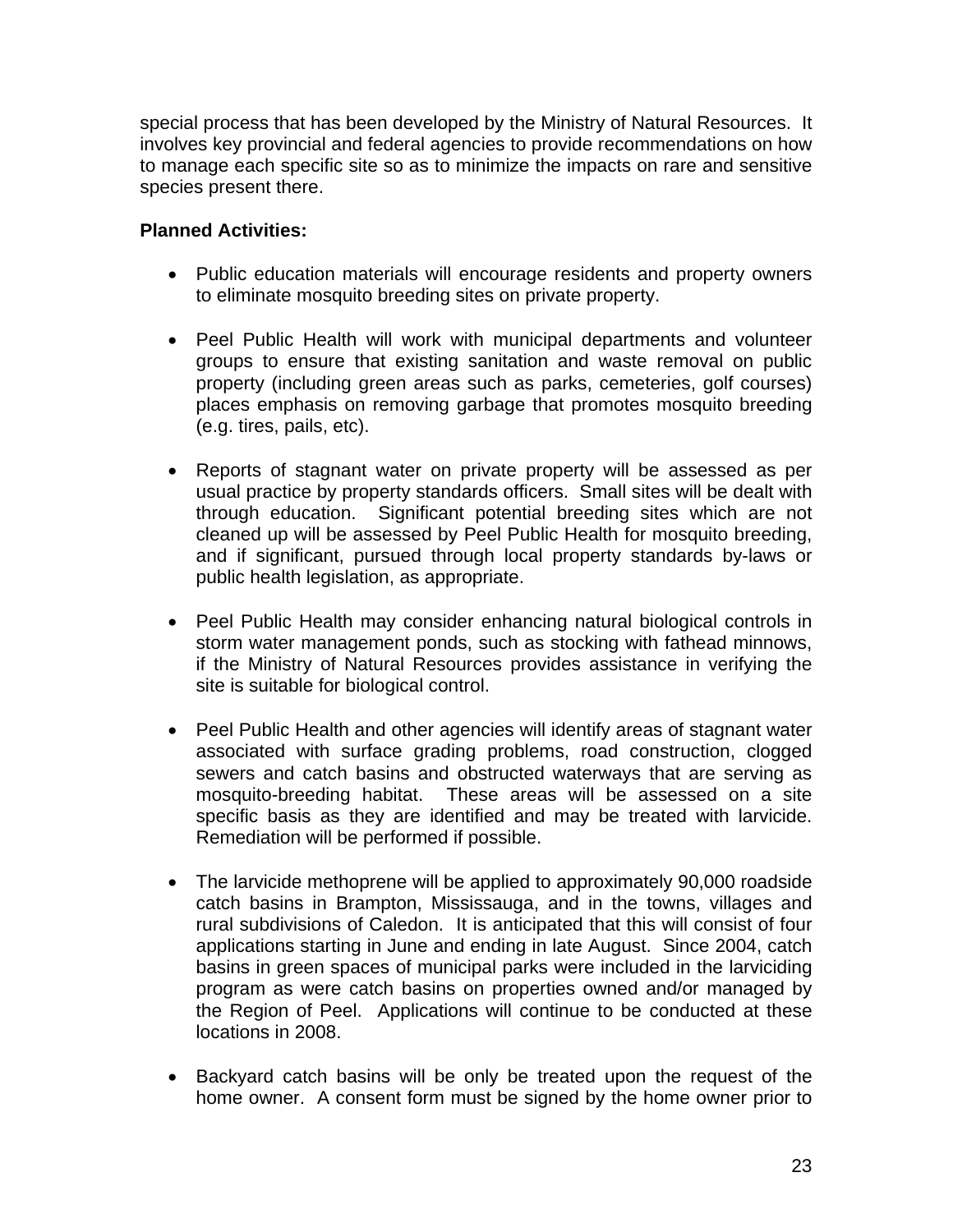treatment. Methoprene will be the larvicide used to treat backyard catch basins.

- In catch basins draining directly into environmentally sensitive areas the biological larvicide *Bacillus sphaericus* will be used.
- Peel Public Health, in collaboration with local conservation authorities and parks departments, will monitor natural areas for mosquito larvae. Where possible, natural controls will be enhanced. Larvicide (Bti) and or *Bacillus sphaericus* will be applied on a site specific basis if sufficient numbers of mosquitoes implicated in the transmission of WNV are found, in compliance with Ministry of the Environment and Ministry of Natural Resources requirements.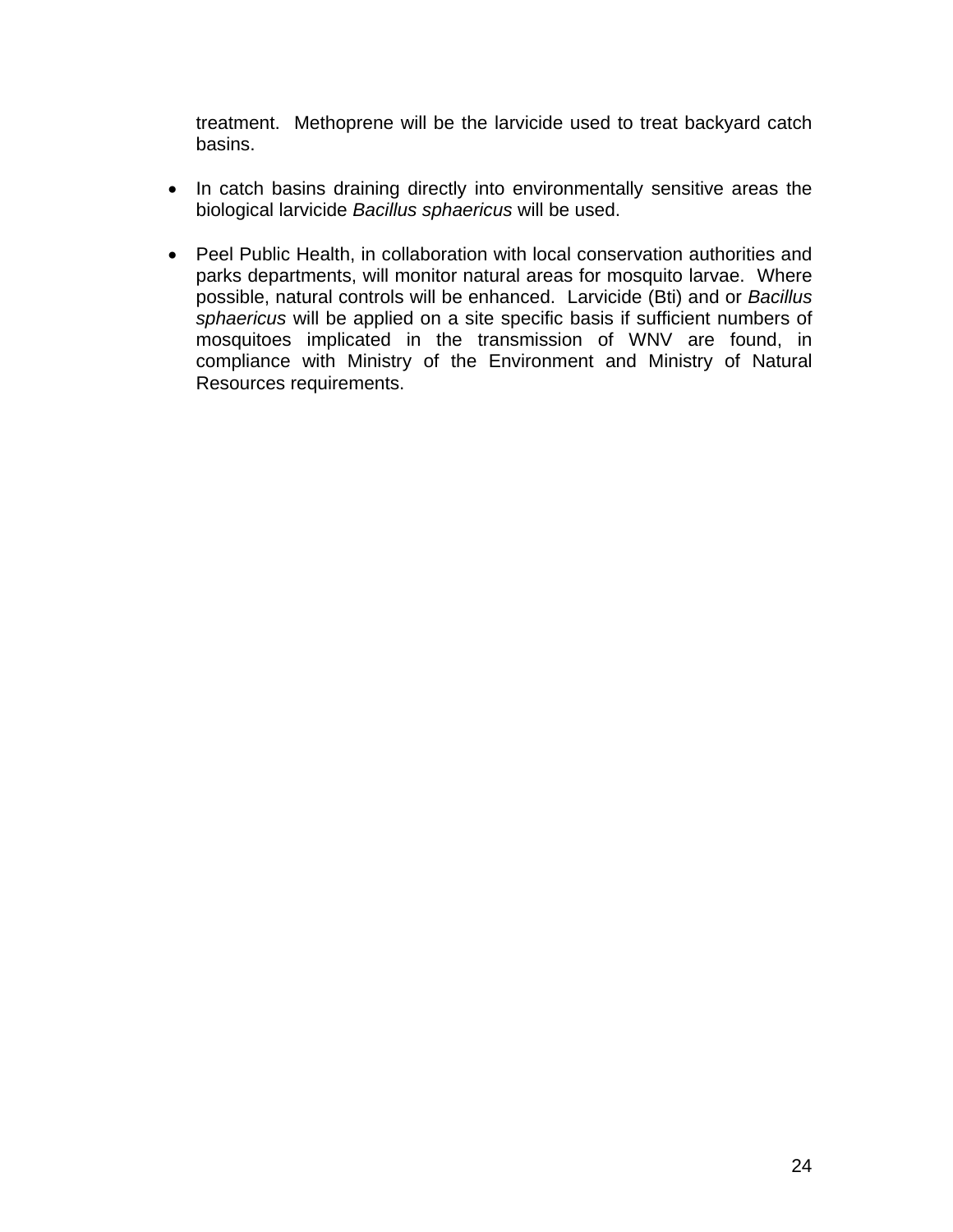## **Adult Mosquito Reduction**

#### **Objective:**

To reduce the abundance of adult mosquitoes in areas of elevated risk to human health from WNV through the judicious use of pesticides.

#### **Background:**

The application of chemicals to kill adult mosquitoes by ground or aerial application is called adulticiding. Adulticiding would only be considered in Peel if there was a significant risk to human health. Adulticides are typically applied as an Ultra-Low-Volume (ULV) spray, where small amounts of insecticide are dispersed either by truck-mounted equipment or from fixed-wing or rotary aircraft. For effective adult mosquito reduction, the fine ULV droplets must drift through the habitat and come in contact with flying mosquitoes. Adulticiding is the least efficient mosquito control technique since adult mosquitoes are widely dispersed and the pesticide has to make contact with the mosquito in order to kill it. Nevertheless, targeted adulticiding, based on surveillance data, is an extremely important part of any Integrated Mosquito Management (IMM) program. If an outbreak of WNV in people is occurring or imminent, it means that large numbers of WNV infected adult mosquitoes are likely present. This risk can only be mitigated in the short term through adult mosquito reduction.

During the WNV season, Peel Public Health's West Nile Virus Working Group will conduct a weekly risk assessment based on surveillance information to identify the relative risk of human infection in Peel. The West Nile Virus Working Group consists of staff from various programs including environmental health, communications, epidemiology, and communicable disease. Prior to any decision to apply adulticides, a number of factors will be considered in the context of mosquito and WNV biology to assess the level of risk to human health:

- Dead bird distribution and density this helps to assess the amount of WNV in an area and its location. A large die-off of crows or blue jays from WNV suggests that human cases may occur in the next few weeks.
- Mosquito species distribution, density and trends to see if mosquito populations are those known to transmit WNV and if they are present at a high or low level.
- The level of WNV present in mosquitoes the presence of WNV in a high proportion of mosquitoes, especially those known to bite humans, is of greatest concern.
- Density and proximity of human populations to positive findings of WNV.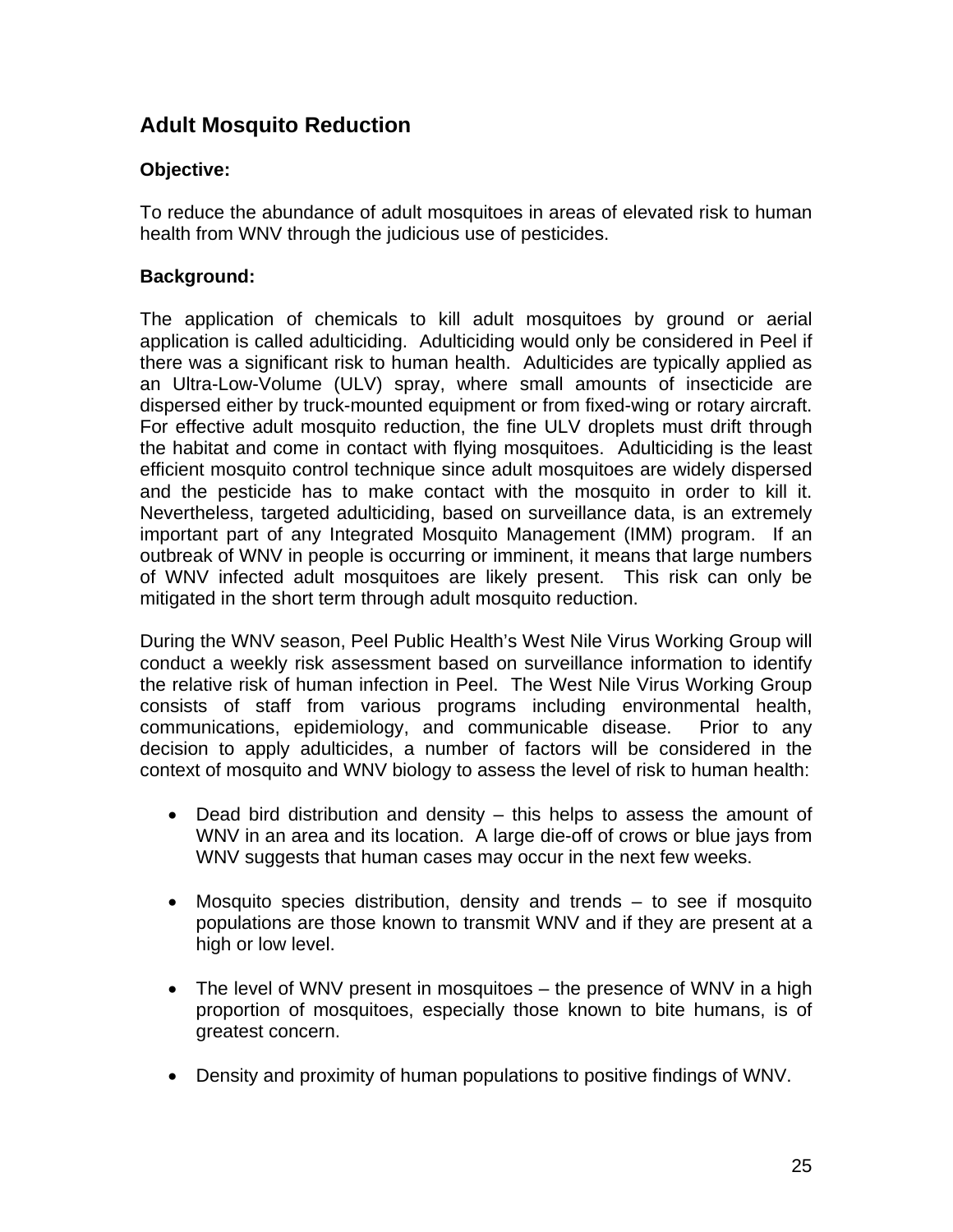- The time of year human cases of WNV typically are greatest in the last two weeks of August and the first two weeks of September. Therefore, indications of high WNV activity prior to this time are of much greater concern than those after it.
- Weather certain conditions are necessary in order for adulticides to be applied effectively. Some forecasts may predict conditions that would result in a rapid decline in mosquito numbers making adulticiding unnecessary.
- The distribution of human cases in Peel and in other jurisdictions in the current year compared to past experience.

Because of the large number of factors, the decision to adulticide will be made on a case by case basis. The MOHLTC will be consulted prior to the initiation of any adulticiding activity. Every effort will be made to target this intervention to specific areas of risk and not an entire city or the entire Region and only when deemed necessary.

Adulticiding would be conducted using a truck-mounted unit. Application by aircraft is not being considered at this time. The adulticiding agent of choice will be malathion.

- Adulticiding decisions will be made on a case by case basis according to the level of human risk of WNV.
- If necessary, Peel Public Health would use malathion for adult mosquito control. Peel Public Health will annually review the availability, health impact and effectiveness information of pesticides. Any product will be applied in compliance with local, provincial and federal laws and regulations.
- The public will be notified of adulticide locations and schedules in advance, which will allow sufficient time to take any necessary precautions to reduce pesticide exposure (see Public Education and Community Outreach).
- Information will be released at least 48 hours in advance through the media, the Peel Public Health website, Customer Contact Centre and pertinent municipal and community organizations and the Ontario Regional Poison Control Centre in accordance with MOE requirements.
- Hospitals and the Ontario Regional Poison Control Centre will be notified regarding the adulticiding schedule. Information on the pesticide that will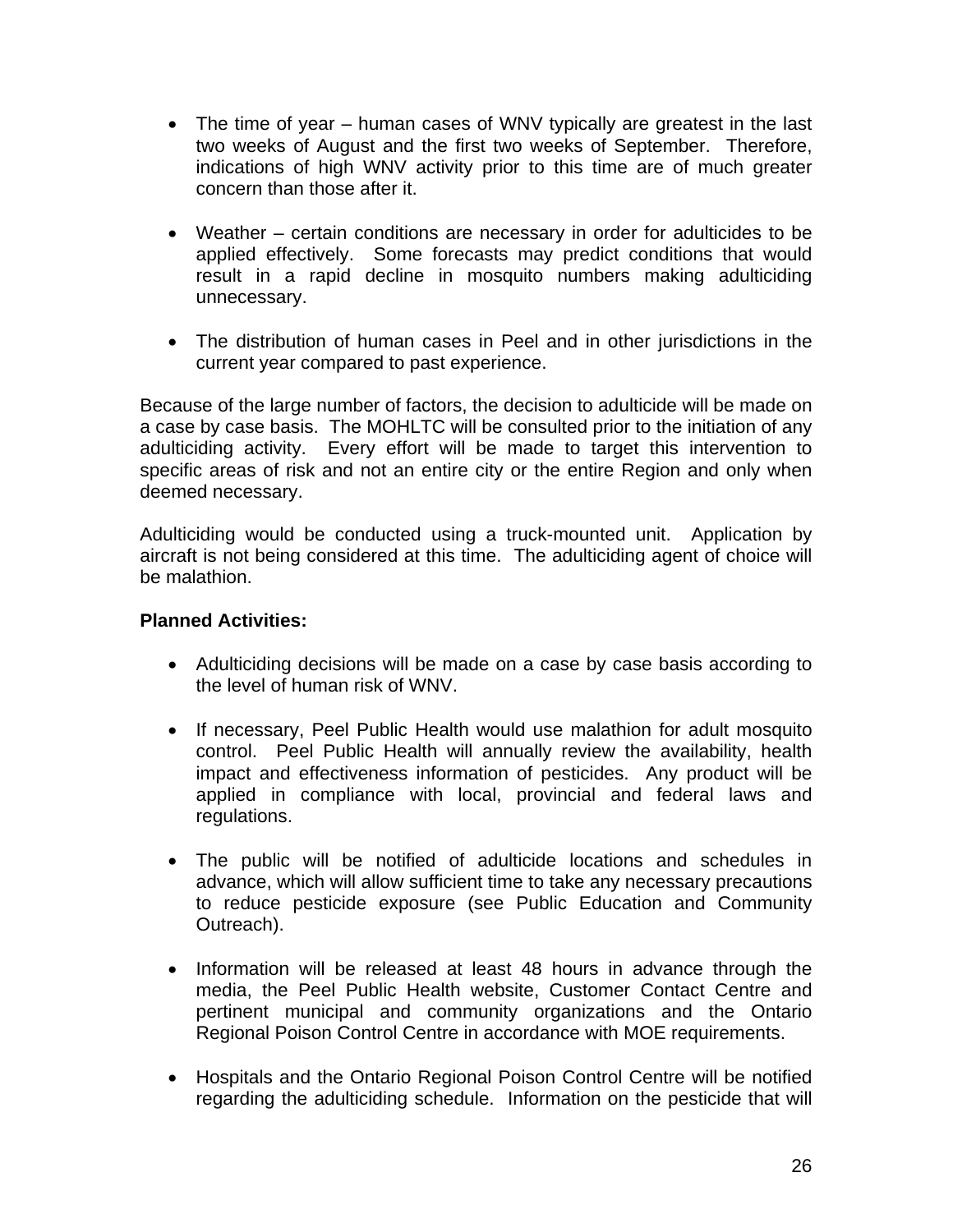be used will be provided to the public, physicians and other health care providers.

- Elected officials will be notified immediately once the Medical Officer of Health has made the decision to adulticide.
- Adult mosquito reduction measures will be scheduled when mosquitoes are active and when weather conditions are conducive to its success.
- Peel Public Health will monitor and assess control activities for any potential environmental and health effects through several measures which may include pre- and post-spray environmental sampling and addressing pesticide exposure complaints received by Peel Public Health.